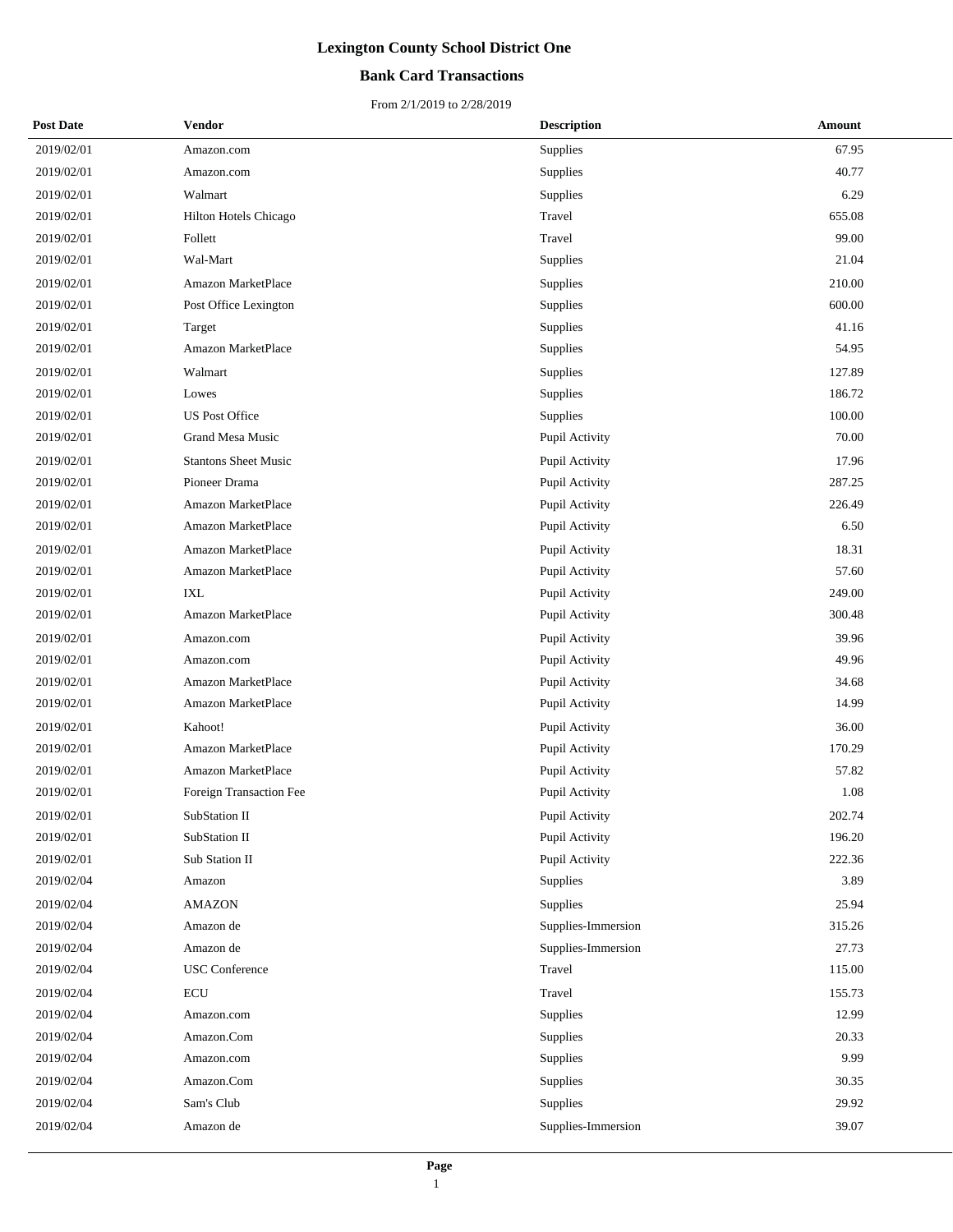## **Bank Card Transactions**

| <b>Post Date</b> | <b>Vendor</b>               | <b>Description</b>         | Amount  |
|------------------|-----------------------------|----------------------------|---------|
| 2019/02/04       | Amazon de                   | Supplies-Immersion         | 318.87  |
| 2019/02/04       | Costco                      | Supplies                   | 23.31   |
| 2019/02/04       | vista print                 | Supplies                   | 50.28   |
| 2019/02/04       | <b>NCYI</b>                 | Travel                     | 89.00   |
| 2019/02/04       | $\operatorname{NCYI}$       | Travel                     | 129.00  |
| 2019/02/04       | <b>Embassy Suites Hotel</b> | Travel                     | 178.67  |
| 2019/02/04       | Embassy Suites Hotel        | Travel                     | 178.67  |
| 2019/02/04       | <b>ECU</b>                  | Travel                     | 642.27  |
| 2019/02/04       | Amazon.com                  | Supplies                   | 10.76   |
| 2019/02/04       | <b>USPS</b>                 | Supplies                   | 156.70  |
| 2019/02/04       | <b>USPS</b>                 | Supplies                   | 250.00  |
| 2019/02/04       | <b>USPS</b>                 | Supplies                   | 250.00  |
| 2019/02/04       | <b>Best Buy</b>             | <b>Technology Supplies</b> | 85.59   |
| 2019/02/04       | Amazon.com                  | Supplies                   | 10.69   |
| 2019/02/04       | Amazon                      | Supplies                   | 9.07    |
| 2019/02/04       | Office Depot                | Supplies                   | 14.02   |
| 2019/02/04       | <b>JW</b> Pepper            | Supplies                   | 158.97  |
| 2019/02/04       | Amazon de                   | Supplies-Immersion         | 434.45  |
| 2019/02/04       | <b>IGA</b>                  | Supplies                   | 45.64   |
| 2019/02/04       | <b>WALMART</b>              | Supplies                   | 60.88   |
| 2019/02/04       | NATIONAL CENTER FOR YOUTH   | Travel                     | 129.00  |
| 2019/02/04       | Amazon                      | Supplies                   | 29.93   |
| 2019/02/04       | Amazon                      | Supplies                   | 242.94  |
| 2019/02/04       | MacGill                     | Supplies                   | 183.26  |
| 2019/02/04       | Lowes Foods                 | Supplies                   | 26.04   |
| 2019/02/04       | Michaels                    | Supplies                   | 40.89   |
| 2019/02/04       | Michaels                    | Supplies                   | 68.16   |
| 2019/02/04       | Wal Mart                    | Supplies                   | 41.22   |
| 2019/02/04       | Flocabulary                 | Software Renewal/Agreemen  | 120.00  |
| 2019/02/04       | south Carolina asso.        | Travel-Teacher Staff Dev   | 66.00   |
| 2019/02/04       | Amazon.com                  | Supplies                   | $-1.65$ |
| 2019/02/04       | Amazon.com                  | Supplies                   | 12.99   |
| 2019/02/04       | Pine Press                  | Supplies                   | 38.58   |
| 2019/02/04       | Pine Press                  | Supplies                   | 25.71   |
| 2019/02/04       | <b>Staples</b>              | Supplies                   | 37.41   |
| 2019/02/04       | <b>Staples</b>              | Supplies                   | 24.58   |
| 2019/02/04       | Office Depot                | Supplies                   | 79.99   |
| 2019/02/04       | Finance Charge              | Supplies-Maintenace        | 0.66    |
| 2019/02/04       | WALKER HARDWARE             | Supplies                   | 16.63   |
| 2019/02/04       | Sam's Club                  | Supplies                   | 45.87   |
| 2019/02/04       | Amazon                      | Supplies                   | 39.98   |
| 2019/02/04       | Pitt Stop                   | Supplies                   | 36.00   |
| 2019/02/04       | Ohio Steel                  | Supplies                   | 114.74  |
| 2019/02/04       | QUIA                        | Software Renewal/Agreemen  | 49.00   |
| 2019/02/04       | Office Depot                | Supplies                   | 78.10   |
|                  |                             |                            |         |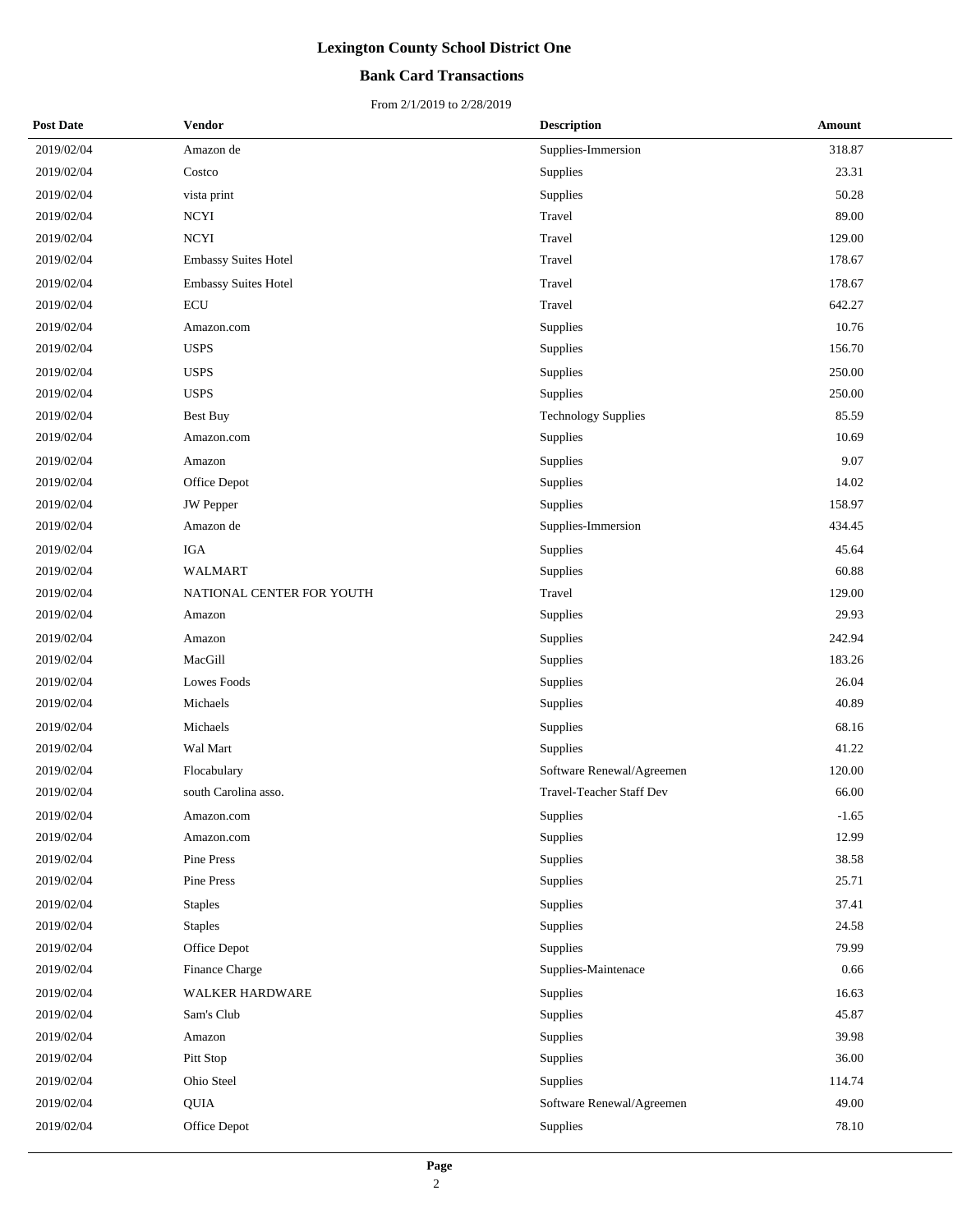## **Bank Card Transactions**

| <b>Post Date</b> | <b>Vendor</b>                  | <b>Description</b>         | <b>Amount</b> |
|------------------|--------------------------------|----------------------------|---------------|
| 2019/02/04       | Hobby Lobby                    | Supplies                   | 29.92         |
| 2019/02/04       | Office Depot                   | Supplies                   | 121.97        |
| 2019/02/04       | <b>NSPRA</b>                   | Supplies                   | 50.00         |
| 2019/02/04       | Office Depot                   | Supplies                   | 93.29         |
| 2019/02/04       | Musicians Supply               | Supplies                   | 55.60         |
| 2019/02/04       | Hobby Lobby                    | Supplies                   | 5.64          |
| 2019/02/04       | The State Paper                | Periodicals                | 8.95          |
| 2019/02/04       | <b>Washington Post</b>         | Periodicals                | 10.70         |
| 2019/02/04       | SmartPhone Medic               | <b>Technology Supplies</b> | 145.19        |
| 2019/02/04       | National Center for Youth Issu | Travel                     | 129.00        |
| 2019/02/04       | Embassy Kingston Plantation    | Travel                     | 237.42        |
| 2019/02/04       | East Carolina University Dista | Travel                     | 399.00        |
| 2019/02/04       | Amazon.com                     | Supplies                   | 390.60        |
| 2019/02/04       | Amazon Mktp                    | Supplies                   | 129.46        |
| 2019/02/04       | EazyHold                       | Supplies                   | 18.98         |
| 2019/02/04       | Council for Exceptional Childr | Supplies                   | 51.09         |
| 2019/02/04       | <b>WEBSTURANT STORE</b>        | Supplies                   | 1,633.86      |
| 2019/02/04       | Scholastic                     | Supplies                   | 284.00        |
| 2019/02/04       | Amazon                         | Supplies                   | 341.28        |
| 2019/02/04       | Amazon                         | Supplies                   | 65.52         |
| 2019/02/04       | Amazon                         | Supplies                   | 5.10          |
| 2019/02/04       | Amazon                         | Supplies                   | 109.91        |
| 2019/02/04       | Webstaurant                    | Supplies                   | 126.80        |
| 2019/02/04       | Costco                         | Supplies                   | 38.84         |
| 2019/02/04       | Thermoworks                    | Supplies                   | 105.99        |
| 2019/02/04       | Thermoworks                    | Supplies                   | 172.29        |
| 2019/02/04       | Lowe's                         | Supplies                   | 487.13        |
| 2019/02/04       | Lowe's                         | Supplies                   | $-19.24$      |
| 2019/02/04       | Huber Supply                   | Supplies                   | 113.21        |
| 2019/02/04       | Pro Kitchen                    | Supplies                   | 87.70         |
| 2019/02/04       | Lowes                          | Supplies                   | 97.34         |
| 2019/02/04       | Walker Hardware                | Supplies                   | 11.78         |
| 2019/02/04       | Webstaurant                    | Supplies                   | 7.75          |
| 2019/02/04       | City Electric Repair           | Supplies                   | 200.58        |
| 2019/02/04       | <b>United Refrigeration</b>    | Supplies                   | 174.15        |
| 2019/02/04       | Pro Kitchen                    | Supplies                   | 481.48        |
| 2019/02/04       | <b>United Refrigeration</b>    | Supplies                   | 41.07         |
| 2019/02/04       | United Refrigeration           | Supplies                   | 380.37        |
| 2019/02/04       | Lowe's                         | Supplies                   | 487.13        |
| 2019/02/04       | Lowe's                         | Supplies                   | $-19.24$      |
| 2019/02/04       | <b>United Refrigeration</b>    | Supplies                   | 346.11        |
| 2019/02/04       | The Home Depot                 | Supplies                   | 56.87         |
| 2019/02/04       | <b>JW</b> Pepper               | Pupil Activity             | 154.48        |
| 2019/02/04       | <b>JW</b> Pepper               | Pupil Activity             | 164.23        |
| 2019/02/04       | <b>NAFME</b>                   | Pupil Activity             | 130.00        |
|                  |                                |                            |               |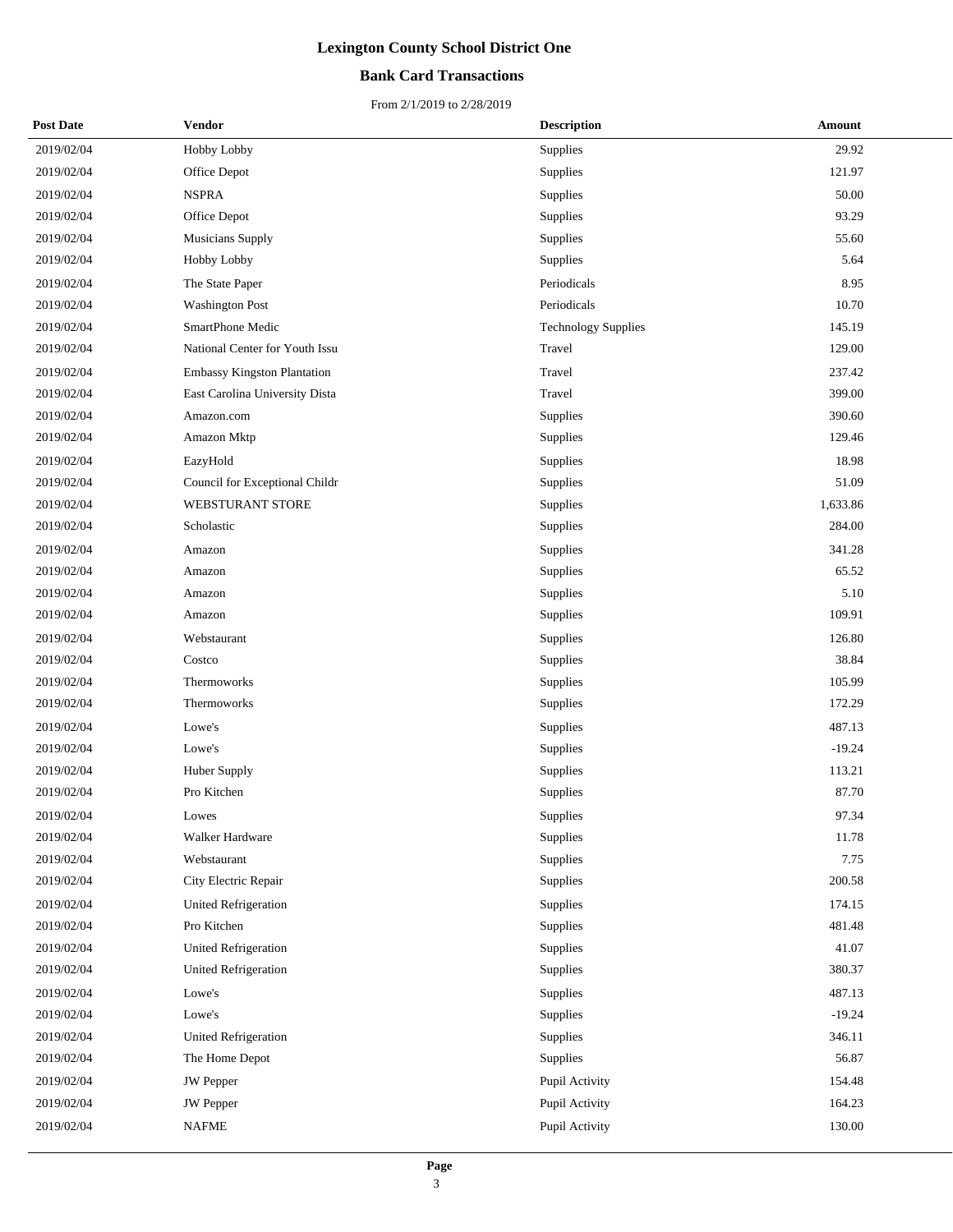## **Bank Card Transactions**

| <b>Post Date</b> | <b>Vendor</b>                | <b>Description</b>        | Amount   |  |
|------------------|------------------------------|---------------------------|----------|--|
| 2019/02/04       | Eventbrite                   | Pupil Activity            | 202.64   |  |
| 2019/02/04       | walmart                      | Pupil Activity            | 27.35    |  |
| 2019/02/04       | walmart                      | Pupil Activity            | 64.24    |  |
| 2019/02/04       | <b>JW</b> Pepper             | Pupil Activity            | 281.69   |  |
| 2019/02/04       | Walgreen's                   | Pupil Activity            | 22.97    |  |
| 2019/02/04       | Canva                        | Pupil Activity            | 3.00     |  |
| 2019/02/04       | Amazon.com                   | Pupil Activity            | 33.73    |  |
| 2019/02/04       | <b>Teachers Pay Teachers</b> | Pupil Activity            | 218.00   |  |
| 2019/02/04       | Teachers Pay Teachers        | Pupil Activity            | 183.48   |  |
| 2019/02/04       | <b>US FOODS</b>              | Pupil Activity            | 149.65   |  |
| 2019/02/04       | <b>IGA</b>                   | Pupil Activity            | 51.75    |  |
| 2019/02/04       | <b>US FOODS</b>              | Pupil Activity            | 92.06    |  |
| 2019/02/04       | <b>CHEF STORE</b>            | Pupil Activity            | 425.73   |  |
| 2019/02/04       | <b>CORNER PANTRY</b>         | Pupil Activity            | 14.25    |  |
| 2019/02/05       | Amazon                       | Supplies                  | 15.17    |  |
| 2019/02/05       | EB South Carolina            | Travel                    | 213.80   |  |
| 2019/02/05       | Amazon                       | Supplies                  | 172.75   |  |
| 2019/02/05       | <b>AED Superstore</b>        | Supplies                  | 67.34    |  |
| 2019/02/05       | Amazon.com                   | Supplies                  | 38.69    |  |
| 2019/02/05       | <b>JW</b> Pepper             | Supplies                  | 27.00    |  |
| 2019/02/05       | Amazon.com                   | Supplies                  | 49.99    |  |
| 2019/02/05       | Amazon                       | Supplies                  | 387.90   |  |
| 2019/02/05       | Amazon                       | Supplies                  | 19.20    |  |
| 2019/02/05       | School Specialty             | Supplies                  | 88.20    |  |
| 2019/02/05       | Amazon                       | Supplies                  | 23.84    |  |
| 2019/02/05       | Amazon                       | Supplies                  | 179.81   |  |
| 2019/02/05       | Amazon                       | Supplies                  | 10.73    |  |
| 2019/02/05       | Amazon                       | Supplies                  | 21.28    |  |
| 2019/02/05       | School Health                | Supplies                  | 56.90    |  |
| 2019/02/05       | Amazon.com                   | Pupil Activity            | 49.95    |  |
| 2019/02/05       | Credit Voucher               | Pupil Activity            | $-64.98$ |  |
| 2019/02/05       | Amazon                       | Pupil Activity            | 9.55     |  |
| 2019/02/05       | Lake Murray Enterprises      | Supplies                  | 96.30    |  |
| 2019/02/05       | FBI Identification Check     | Other Prof & Tech Service | 18.00    |  |
| 2019/02/06       | Amazon                       | Supplies                  | 11.99    |  |
| 2019/02/06       | Hameray                      | Supplies-Immersion        | 497.13   |  |
| 2019/02/06       | Amazon                       | Supplies                  | 46.99    |  |
| 2019/02/06       | Amazon                       | Supplies                  | 37.10    |  |
| 2019/02/06       | Amazon                       | Supplies                  | 8.73     |  |
| 2019/02/06       | Amazon.com                   | Supplies                  | 123.96   |  |
| 2019/02/06       | Amazon                       | Supplies                  | 29.82    |  |
| 2019/02/06       | Amazon                       | Supplies                  | 170.64   |  |
| 2019/02/06       | <b>SCMEA</b>                 | Pupil Transportation      | 300.00   |  |
| 2019/02/06       | <b>ACDA</b>                  | Travel                    | 339.00   |  |
| 2019/02/06       | <b>SCMEA</b>                 | Travel                    | 80.00    |  |
|                  |                              |                           |          |  |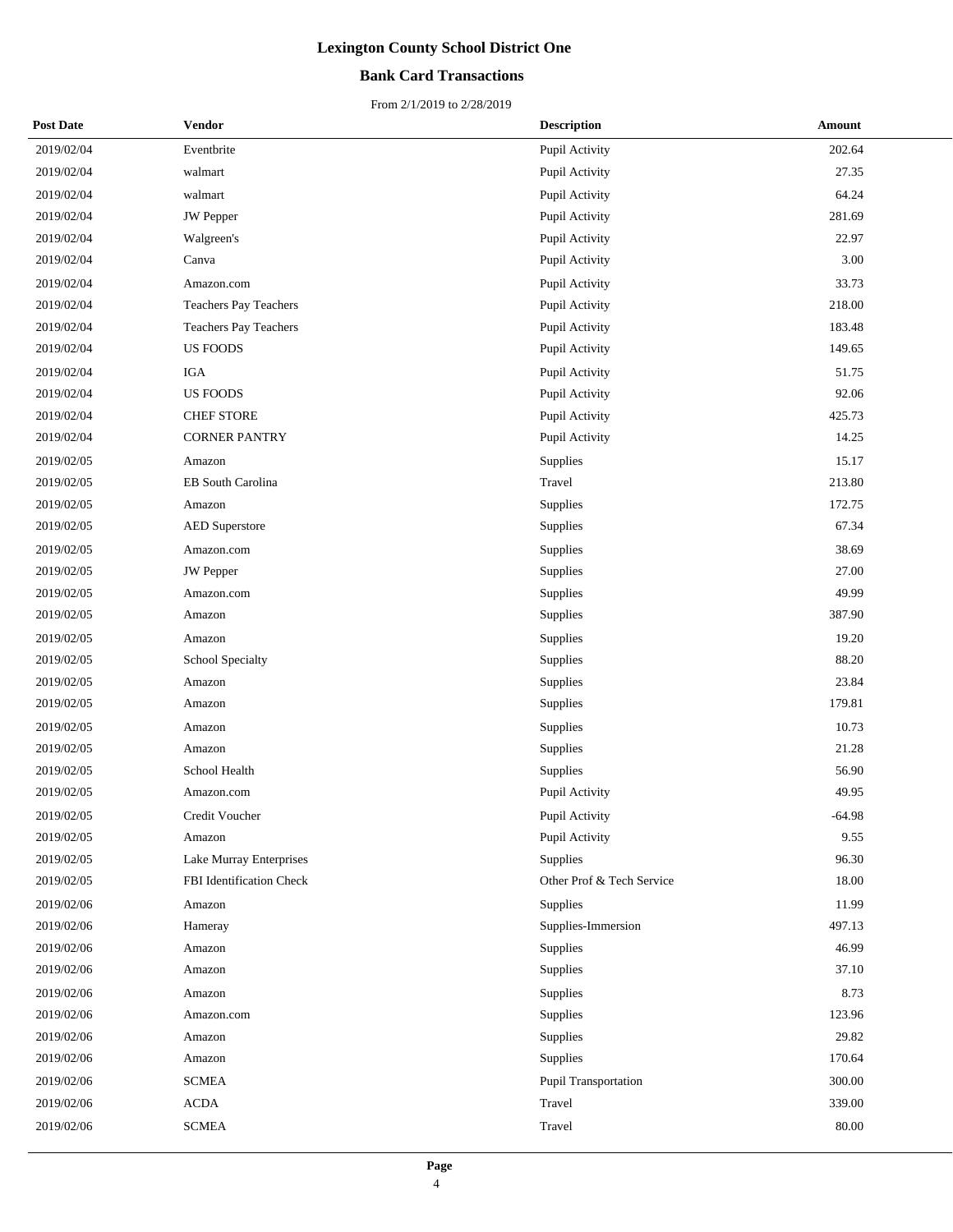## **Bank Card Transactions**

| <b>Post Date</b> | Vendor                                | <b>Description</b>  | Amount  |
|------------------|---------------------------------------|---------------------|---------|
| 2019/02/06       | J W Pepper                            | Supplies            | 386.28  |
| 2019/02/06       | Town & Country                        | Supplies            | 32.00   |
| 2019/02/06       | Price's Country Store                 | Supplies            | 24.81   |
| 2019/02/06       | Amazon                                | Pupil Activity      | 93.91   |
| 2019/02/06       | CEE - Council for Economic Edu        | Pupil Activity      | 524.00  |
| 2019/02/06       | Solidworks Corp.                      | Pupil Activity      | 891.00  |
| 2019/02/06       | Wal-Mart                              | Pupil Activity      | 19.97   |
| 2019/02/06       | Tractor & Supply Co.                  | Supplies            | 228.99  |
| 2019/02/08       | PayPal/SCMEA                          | Travel              | 80.00   |
| 2019/02/08       | <b>NAFME</b>                          | Travel              | 130.00  |
| 2019/02/08       | Hobby Lobby                           | Supplies            | $-9.60$ |
| 2019/02/08       | Lowe's                                | Supplies            | 17.87   |
| 2019/02/08       | Smith & Jones Janitorial              | Supplies            | 244.25  |
| 2019/02/08       | <b>JW</b> Pepper                      | Pupil Activity      | 385.99  |
| 2019/02/11       | Kiawah Island Golf Resort             | Travel              | 459.38  |
| 2019/02/11       | <b>SCMEA Professional Development</b> | Travel              | 100.00  |
| 2019/02/11       | <b>ACDA 2019 National Conference</b>  | Travel              | 339.00  |
| 2019/02/11       | <b>SCMEA Professional Development</b> | Travel              | 80.00   |
| 2019/02/11       | Amazon                                | Supplies            | 16.99   |
| 2019/02/11       | The Home Depot                        | Supplies            | 169.02  |
| 2019/02/11       | Amazon                                | Supplies            | 13.04   |
| 2019/02/11       | Amazon                                | Supplies            | 6.49    |
| 2019/02/11       | <b>Survey Monkey</b>                  | Supplies            | 384.00  |
| 2019/02/11       | Amazon                                | Supplies            | 676.69  |
| 2019/02/11       | Amazon - LHS Office Supplies          | Supplies            | 39.38   |
| 2019/02/11       | Publix                                | Supplies            | 20.70   |
| 2019/02/11       | PartsWarehouse.com                    | Supplies            | 133.92  |
| 2019/02/11       | Lowe's                                | Supplies            | 223.37  |
| 2019/02/11       | Walmart.com                           | Supplies            | 170.55  |
| 2019/02/11       | Kleen Kare Cleaners 4                 | Pupil Activity      | 305.59  |
| 2019/02/11       | Gattis Pro Audio Inc                  | Pupil Activity      | 113.00  |
| 2019/02/11       | Wal-Mart                              | Pupil Activity      | 164.64  |
| 2019/02/11       | Wal-Mart                              | Pupil Activity      | 99.78   |
| 2019/02/11       | Wal-Mart                              | Pupil Activity      | 18.25   |
| 2019/02/11       | Wal-Mart                              | Pupil Activity      | 61.15   |
| 2019/02/20       | Walmart                               | <b>Supplies</b>     | 89.43   |
| 2019/02/20       | Home Depot                            | Supplies-Maintenace | 72.48   |
| 2019/02/20       | Triangle Lock                         | Supplies-Maintenace | 81.59   |
| 2019/02/20       | Lowe's                                | Supplies-Maintenace | 174.81  |
| 2019/02/20       | <b>CES</b>                            | Supplies-Maintenace | 185.66  |
| 2019/02/20       | Ed Smith Lumber                       | Supplies-Maintenace | 41.72   |
| 2019/02/20       | Ed Smith Lumber                       | Supplies            | 30.86   |
| 2019/02/20       | Derricks Service                      | Supplies            | 80.00   |
| 2019/02/20       | <b>CES</b>                            | Supplies-Maintenace | 100.31  |
| 2019/02/20       | Lowe's                                | Supplies-Maintenace | 80.20   |
|                  |                                       |                     |         |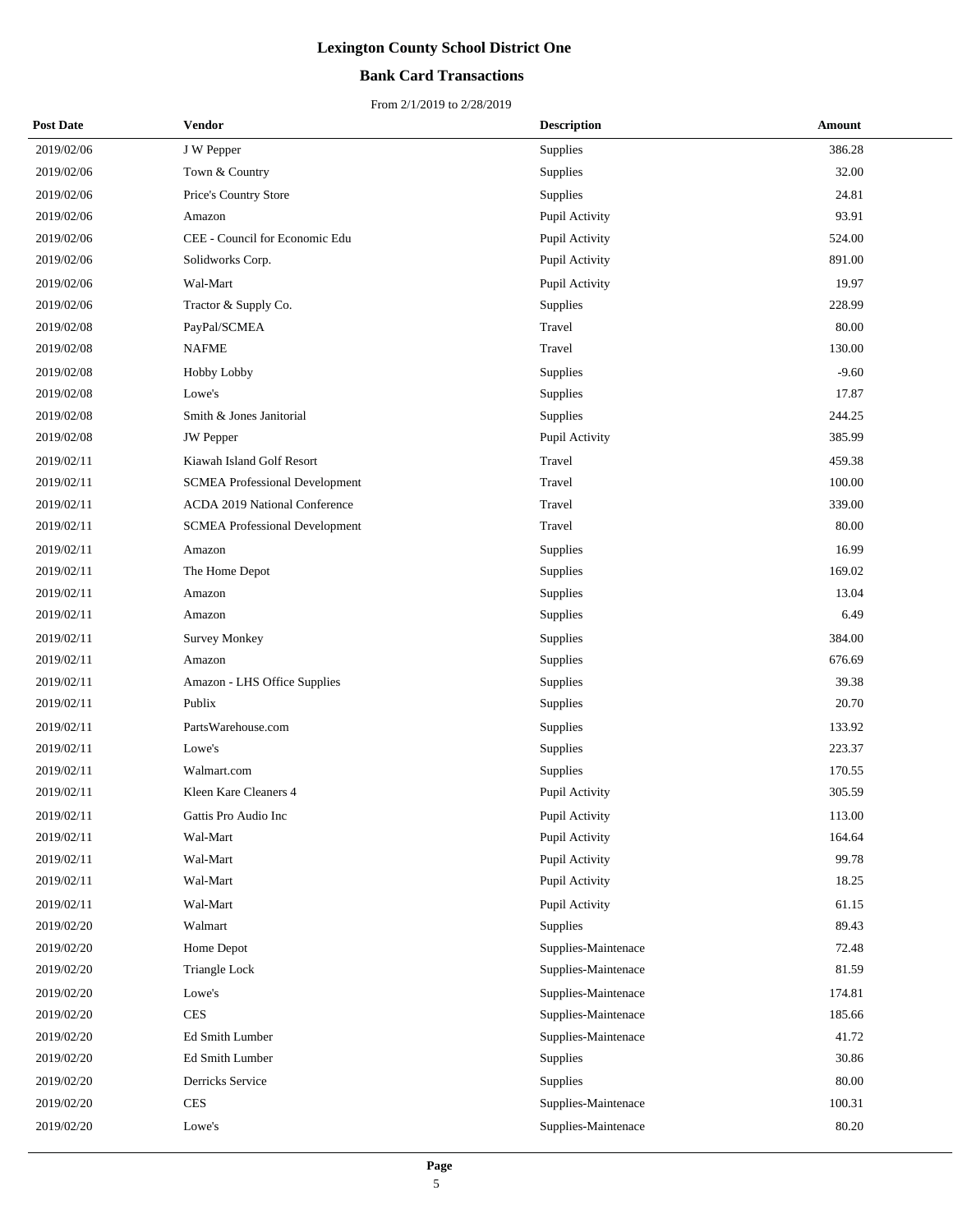## **Bank Card Transactions**

| <b>Post Date</b> | <b>Vendor</b>           | <b>Description</b>  | Amount |
|------------------|-------------------------|---------------------|--------|
| 2019/02/20       | <b>CES</b>              | Supplies-Maintenace | 79.26  |
| 2019/02/20       | Lowe's                  | Supplies-Maintenace | 46.42  |
| 2019/02/20       | <b>Batteries Plus</b>   | Supplies-Maintenace | 81.53  |
| 2019/02/20       | Lowe's                  | Supplies-Maintenace | 54.46  |
| 2019/02/20       | Fastenal                | Supplies-Maintenace | 32.36  |
| 2019/02/20       | Home Depot              | Supplies-Maintenace | 128.27 |
| 2019/02/20       | Lowe's                  | Supplies-Maintenace | 106.68 |
| 2019/02/20       | Ed Smith Lumber         | Supplies-Maintenace | 25.59  |
| 2019/02/20       | WW Grainger             | Supplies-Maintenace | 67.97  |
| 2019/02/20       | Palmetto Tile           | Supplies-Maintenace | 267.47 |
| 2019/02/20       | Ed Smith Lumber         | Supplies-Maintenace | 103.73 |
| 2019/02/20       | ADI                     | Supplies-Maintenace | 168.44 |
| 2019/02/20       | Triangle Lock           | Supplies-Maintenace | 81.59  |
| 2019/02/20       | Lowe's                  | Supplies-Maintenace | 78.47  |
| 2019/02/20       | <b>CES</b>              | Supplies-Maintenace | 66.86  |
| 2019/02/20       | <b>CES</b>              | Supplies-Maintenace | 46.53  |
| 2019/02/20       | Lowe's                  | Supplies-Maintenace | 40.18  |
| 2019/02/20       | <b>CES</b>              | Supplies-Maintenace | 5.35   |
| 2019/02/20       | Home Depot              | Supplies-Maintenace | 22.38  |
| 2019/02/20       | Lowe's                  | Supplies-Maintenace | 35.70  |
| 2019/02/20       | Amazon.com              | Pupil Activity      | 198.89 |
| 2019/02/20       | Amazon.com              | Pupil Activity      | 44.88  |
| 2019/02/20       | Walmart                 | Pupil Activity      | 8.49   |
| 2019/02/20       | Lakeshore               | Pupil Activity      | 67.09  |
| 2019/02/20       | Hobby Lobby             | Pupil Activity      | 26.94  |
| 2019/02/20       | Amazon.com              | Pupil Activity      | 23.48  |
| 2019/02/20       | BiLo                    | Pupil Activity      | 9.18   |
| 2019/02/21       | Walmart                 | <b>Supplies</b>     | 11.97  |
| 2019/02/21       | <b>AMAZON</b>           | Supplies            | 18.62  |
| 2019/02/21       | <b>LOWES</b>            | Supplies            | 90.94  |
| 2019/02/21       | <b>LOWES</b>            | Supplies            | 89.17  |
| 2019/02/21       | <b>WALMART</b>          | Pupil Activity      | 21.28  |
| 2019/02/21       | <b>USPS</b>             | Pupil Activity      | 386.80 |
| 2019/02/22       | <b>EPS</b>              | Supplies            | 280.91 |
| 2019/02/22       | <b>AMAZON</b>           | Supplies            | 72.75  |
| 2019/02/22       | RAPTOR TECHNOLOGY       | Supplies            | 400.00 |
| 2019/02/22       | <b>AMAZON</b>           | Supplies            | 149.75 |
| 2019/02/22       | <b>BOOST PROMOTIONS</b> | Supplies            | 74.95  |
| 2019/02/22       | <b>AMZN MKTP</b>        | Supplies            | 347.55 |
| 2019/02/22       | <b>AMZN MKTP</b>        | Supplies            | 23.55  |
| 2019/02/22       | HOBBY LOBBY             | <b>Supplies</b>     | 71.56  |
| 2019/02/22       | <b>HEINEMANN</b>        | Travel              | 836.00 |
| 2019/02/22       | HOTEL BEACON NYC        | Travel              | 728.19 |
| 2019/02/22       | HOTEL BEACON NYC        | Travel              | 728.19 |
| 2019/02/22       | AMAZON.COM              | Supplies            | 18.60  |
|                  |                         |                     |        |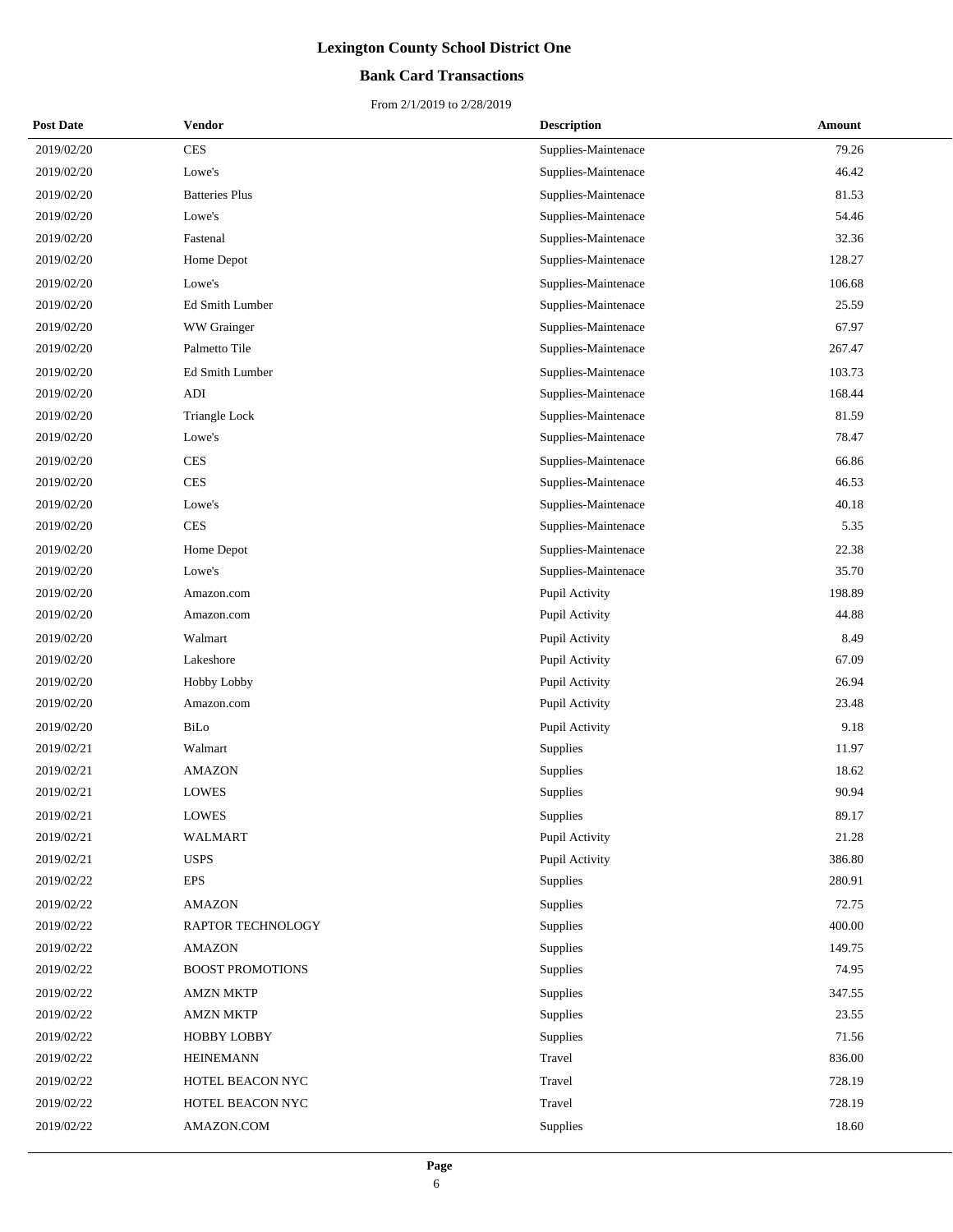## **Bank Card Transactions**

| <b>Post Date</b> | Vendor                    | <b>Description</b>         | Amount   |
|------------------|---------------------------|----------------------------|----------|
| 2019/02/22       | <b>SCHOOL HEALTH</b>      | Supplies                   | 229.62   |
| 2019/02/22       | <b>AMZN MKTP</b>          | Supplies                   | 40.51    |
| 2019/02/22       | <b>BRAIN POP</b>          | Software Renewal/Agreemen  | 150.00   |
| 2019/02/22       | <b>AMAZON</b>             | Supplies                   | 20.73    |
| 2019/02/22       | <b>DEMCO</b>              | Supplies                   | 54.99    |
| 2019/02/22       | <b>AMAZON</b>             | Supplies                   | 146.16   |
| 2019/02/22       | <b>AMZN MKTP</b>          | <b>Technology Supplies</b> | 59.57    |
| 2019/02/22       | <b>HOBBY LOBBY</b>        | Supplies                   | 91.90    |
| 2019/02/22       | <b>HOBBY LOBBY</b>        | Supplies                   | 3.84     |
| 2019/02/22       | <b>AMAZON</b>             | Supplies                   | 67.62    |
| 2019/02/22       | <b>AMAZON</b>             | Supplies                   | 79.56    |
| 2019/02/22       | <b>HOBBY LOBBY</b>        | Supplies                   | $-26.69$ |
| 2019/02/22       | <b>AMAZON</b>             | Supplies                   | 199.86   |
| 2019/02/22       | PINE PRESS PRINTING       | Supplies                   | 112.76   |
| 2019/02/22       | <b>USPS</b>               | Supplies                   | 8.10     |
| 2019/02/22       | <b>AMAZON</b>             | Supplies                   | 29.43    |
| 2019/02/22       | Amazon                    | Supplies-Maintenace        | 132.02   |
| 2019/02/22       | Northern Tool             | Supplies-Maintenace        | 213.99   |
| 2019/02/22       | <b>Tractor Mart</b>       | Supplies-Maintenace        | 86.71    |
| 2019/02/22       | <b>SC Gov</b>             | Dues and Fees              | 251.00   |
| 2019/02/22       | Lexington True Value      | Supplies-Maintenace        | 17.91    |
| 2019/02/22       | Lowe's                    | Supplies-Maintenace        | 38.89    |
| 2019/02/22       | Ferguson                  | Supplies-Maintenace        | 69.76    |
| 2019/02/22       | Ed Smith Lumber           | Supplies-Maintenace        | 52.21    |
| 2019/02/22       | WinSupply                 | Supplies-Maintenace        | 35.92    |
| 2019/02/22       | LOWE'S                    | Supplies                   | 2.17     |
| 2019/02/22       | LOWE'S                    | Supplies                   | 49.65    |
| 2019/02/22       | <b>CIRCLE K</b>           | Supplies                   | 33.84    |
| 2019/02/22       | LOWE'S                    | Supplies                   | 84.63    |
| 2019/02/22       | Ferguson                  | Supplies-Maintenace        | 24.68    |
| 2019/02/22       | Ed Smith Lumber           | Supplies-Maintenace        | 52.22    |
| 2019/02/22       | Home Depot                | Supplies-Maintenace        | 39.47    |
| 2019/02/22       | Quincy Compressor         | Supplies-Maintenace        | 52.65    |
| 2019/02/22       | <b>Quincy Compressors</b> | Supplies-Maintenace        | 183.64   |
| 2019/02/22       | <b>GTC</b>                | Dues and Fees              | 398.00   |
| 2019/02/22       | Amazon                    | Supplies-Maintenace        | 54.97    |
| 2019/02/22       | Sherwin Williams          | Supplies-Maintenace        | 168.01   |
| 2019/02/22       | Smith & Jones             | Supplies-Maintenace        | 28.89    |
| 2019/02/22       | Sherwin Williams          | Supplies-Maintenace        | 14.97    |
| 2019/02/22       | City Electric Repair      | Supplies-Maintenace        | 137.56   |
| 2019/02/22       | Ferguson                  | Supplies-Maintenace        | 74.18    |
| 2019/02/22       | Amazon                    | Supplies-Maintenace        | 99.00    |
| 2019/02/22       | Lexington True Value      | Supplies-Maintenace        | 29.74    |
| 2019/02/22       | Lowe's                    | Supplies-Maintenace        | 88.32    |
| 2019/02/22       | Sherwin Williams          | Supplies-Maintenace        | 70.34    |
|                  |                           |                            |          |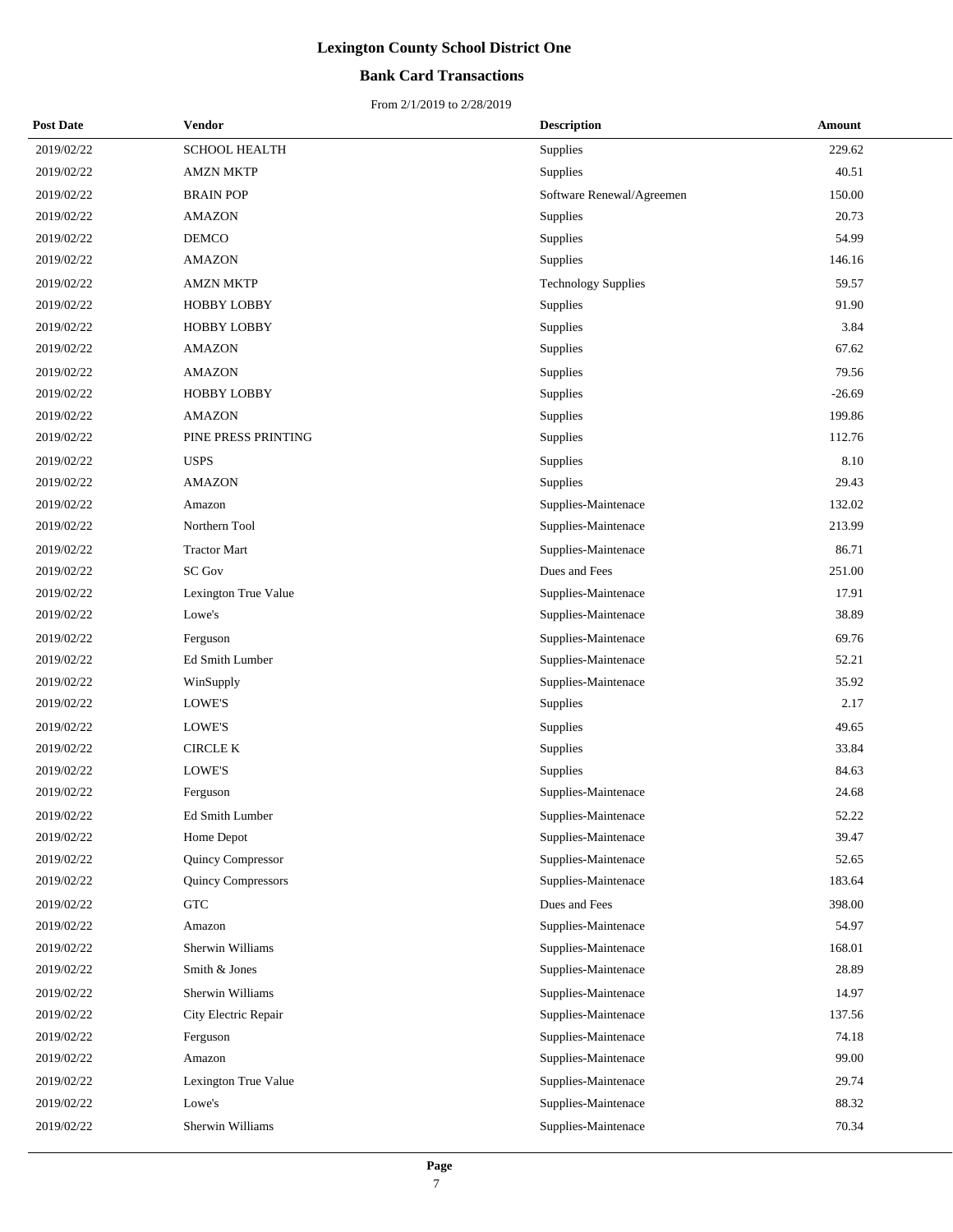## **Bank Card Transactions**

| <b>Post Date</b> | Vendor                         | <b>Description</b>  | <b>Amount</b> |
|------------------|--------------------------------|---------------------|---------------|
| 2019/02/22       | <b>Tractor Supply</b>          | Supplies-Maintenace | 80.24         |
| 2019/02/22       | Ferguson                       | Supplies-Maintenace | 61.59         |
| 2019/02/22       | Gateway                        | Supplies-Maintenace | 100.15        |
| 2019/02/22       | <b>Batteries Plus</b>          | Supplies-Maintenace | 81.53         |
| 2019/02/22       | Ferguson                       | Supplies-Maintenace | 55.73         |
| 2019/02/22       | <b>Hallman Sales</b>           | Supplies-Maintenace | 230.88        |
| 2019/02/22       | Amazon                         | Supplies-Maintenace | 136.42        |
| 2019/02/22       | Lowe's                         | Supplies-Maintenace | 17.07         |
| 2019/02/22       | Ferguson                       | Supplies-Maintenace | 73.87         |
| 2019/02/22       | Sherwin Williams               | Supplies-Maintenace | 22.65         |
| 2019/02/22       | Gateway                        | Supplies-Maintenace | 29.62         |
| 2019/02/22       | Sherwin Williams               | Supplies-Maintenace | 96.79         |
| 2019/02/22       | Sherwin Williams               | Supplies-Maintenace | 145.19        |
| 2019/02/22       | Sherwin Williams               | Supplies-Maintenace | 81.53         |
| 2019/02/22       | Sherwin Williams               | Supplies-Maintenace | 35.17         |
| 2019/02/22       | Sherwin Williams               | Supplies-Maintenace | 83.10         |
| 2019/02/22       | Lowe's                         | Supplies-Maintenace | 18.49         |
| 2019/02/22       | <b>Walker Hardware</b>         | Supplies-Maintenace | 10.31         |
| 2019/02/22       | Ferguson                       | Supplies-Maintenace | 25.97         |
| 2019/02/22       | Lowe's                         | Supplies-Maintenace | 22.86         |
| 2019/02/22       | Sherwin Williams               | Supplies-Maintenace | 80.34         |
| 2019/02/22       | Home Depot                     | Supplies-Maintenace | 27.00         |
| 2019/02/22       | <b>CES</b>                     | Supplies-Maintenace | 59.91         |
| 2019/02/22       | <b>Lexington Precast</b>       | Supplies-Maintenace | 117.70        |
| 2019/02/22       | Amazon                         | Supplies-Maintenace | 54.98         |
| 2019/02/22       | <b>Thompson Rental</b>         | Rentals             | 105.93        |
| 2019/02/22       | <b>TXST ALERRT</b>             | Travel              | 175.00        |
| 2019/02/22       | The Briefings                  | Travel              | 255.99        |
| 2019/02/22       | Campus Safety                  | Travel              | 598.00        |
| 2019/02/22       | Embassy Suites Kingston Planta | Travel              | 1,092.00      |
| 2019/02/22       | SCASA                          | Travel              | 225.00        |
| 2019/02/22       | Office Depot                   | Supplies            | 65.05         |
| 2019/02/22       | Mead Direct Response           | Supplies            | 33.31         |
| 2019/02/22       | Discount Safety Gear           | Supplies            | 460.96        |
| 2019/02/22       | Office Depot                   | Supplies            | 5.34          |
| 2019/02/22       | Fatz                           | Other Objects       | 95.70         |
| 2019/02/22       | Walmart                        | Other Objects       | 14.64         |
| 2019/02/22       | <b>WALMART</b>                 | <b>Supplies</b>     | 240.73        |
| 2019/02/22       | SCHOLASTIC BOOKS               | Pupil Activity      | 17.74         |
| 2019/02/22       | <b>HOBBY LOBBY</b>             | Pupil Activity      | 11.22         |
| 2019/02/22       | AMAZON.COM                     | Pupil Activity      | 382.45        |
| 2019/02/22       | <b>AMZN MKTP</b>               | Pupil Activity      | 17.98         |
| 2019/02/22       | PAYPAL *HOMECOURTPU            | Pupil Activity      | 273.61        |
| 2019/02/22       | <b>AMZN MKTP</b>               | Pupil Activity      | 71.99         |
| 2019/02/22       | <b>AMZN MKTP</b>               | Pupil Activity      | 153.93        |
|                  |                                |                     |               |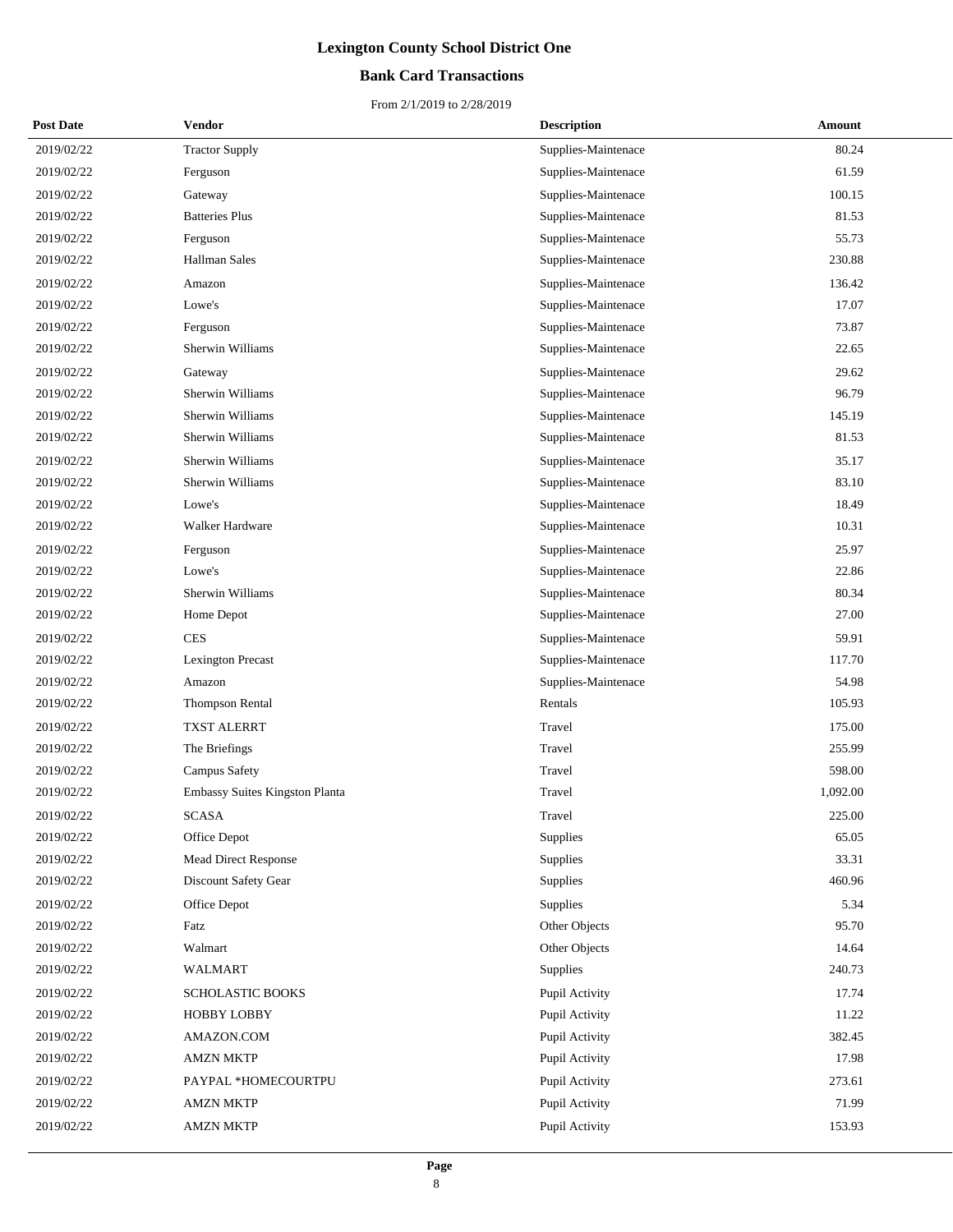## **Bank Card Transactions**

| <b>Post Date</b> | <b>Vendor</b>                        | <b>Description</b> | Amount   |
|------------------|--------------------------------------|--------------------|----------|
| 2019/02/22       | <b>AMZN MKTP</b>                     | Pupil Activity     | 80.00    |
| 2019/02/22       | Piggly Wiggly                        | Pupil Activity     | 22.60    |
| 2019/02/22       | Lowes                                | Pupil Activity     | 369.19   |
| 2019/02/22       | Piggly Wiggly                        | Pupil Activity     | 22.60    |
| 2019/02/22       | Shell Oil                            | Pupil Activity     | 12.00    |
| 2019/02/22       | Amazon                               | Pupil Activity     | 57.98    |
| 2019/02/22       | Dollar Tree                          | Pupil Activity     | 4.28     |
| 2019/02/22       | Walmart                              | Pupil Activity     | 22.50    |
| 2019/02/22       | SC Athletic Association              | Pupil Activity     | 245.00   |
| 2019/02/22       | Dunkin                               | Pupil Activity     | 29.82    |
| 2019/02/22       | Walmart                              | Pupil Activity     | 19.50    |
| 2019/02/22       | Carolina Wings                       | Pupil Activity     | 156.79   |
| 2019/02/22       | Chick-fil-A                          | Pupil Activity     | 128.29   |
| 2019/02/22       | <b>WALGREENS</b>                     | Pupil Activity     | 36.28    |
| 2019/02/22       | <b>WALGREENS</b>                     | Pupil Activity     | 59.77    |
| 2019/02/22       | <b>KRISPY KREME</b>                  | Pupil Activity     | 19.60    |
| 2019/02/22       | <b>NATA</b>                          | Pupil Activity     | 247.00   |
| 2019/02/22       | <b>NATA</b>                          | Pupil Activity     | 247.00   |
| 2019/02/22       | <b>RTIC</b>                          | Pupil Activity     | 45.00    |
| 2019/02/22       | RH Smith Lumber Co                   | Pupil Activity     | 1,037.15 |
| 2019/02/22       | EMBASSY KINGSTON MYRTLE BEACH        | Pupil Activity     | 383.04   |
| 2019/02/22       | <b>EMBASSY KINGSTON MYRTLE BEACH</b> | Pupil Activity     | 574.56   |
| 2019/02/22       | EVENT WRISTBANDS.COM                 | Pupil Activity     | 103.88   |
| 2019/02/22       | <b>LOWES</b>                         | Pupil Activity     | 43.78    |
| 2019/02/22       | <b>SAMS CLUB</b>                     | Pupil Activity     | 171.94   |
| 2019/02/22       | <b>BIMINI'S OYSTER BAR</b>           | Pupil Activity     | 116.42   |
| 2019/02/22       | PAYPAL TO SHEALY ATHLETICS           | Pupil Activity     | 470.00   |
| 2019/02/22       | <b>CROSSOVER ATHLETICS</b>           | Pupil Activity     | 42.50    |
| 2019/02/22       | <b>CROSSOVER ATHLETICS</b>           | Pupil Activity     | 42.50    |
| 2019/02/22       | World Soccer Shop                    | Pupil Activity     | 316.59   |
| 2019/02/22       | Epic Sports                          | Pupil Activity     | 137.36   |
| 2019/02/22       | PINEVIEW FLORIST                     | Pupil Activity     | 42.80    |
| 2019/02/22       | US GOLF ASSOCIATION                  | Pupil Activity     | 19.26    |
| 2019/02/22       | TENNIS WAREHOUSE                     | Pupil Activity     | 439.60   |
| 2019/02/22       | <b>BSN SPORTS</b>                    | Pupil Activity     | 315.00   |
| 2019/02/22       | VARSITY SPORTS                       | Pupil Activity     | 100.00   |
| 2019/02/22       | JC's Lexington Bowl                  | Pupil Activity     | 90.00    |
| 2019/02/22       | JC's Lexington Bowl                  | Pupil Activity     | 78.00    |
| 2019/02/22       | PRO TUFF DECALS                      | Pupil Activity     | 248.40   |
| 2019/02/25       | <b>WALMART</b>                       | <b>Supplies</b>    | 40.32    |
| 2019/02/25       | <b>AMAZON</b>                        | Supplies           | 149.73   |
| 2019/02/25       | Office Depot                         | Supplies           | 38.50    |
| 2019/02/25       | Gilbert Post Office                  | Supplies           | 117.70   |
| 2019/02/25       | Office Depot                         | Supplies           | 60.80    |
| 2019/02/25       | Amazon                               | Supplies           | 16.94    |
|                  |                                      |                    |          |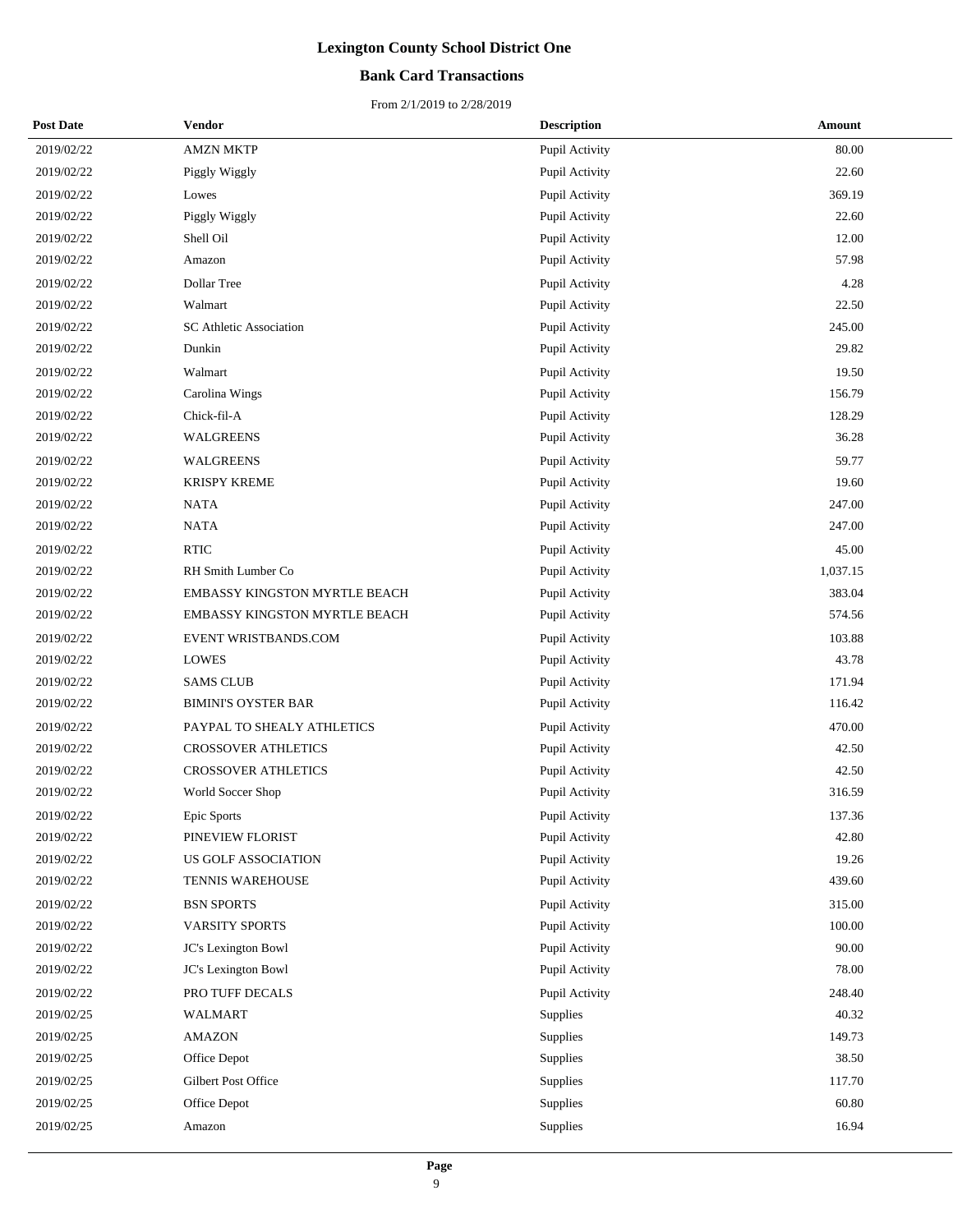## **Bank Card Transactions**

| <b>Post Date</b> | <b>Vendor</b>                  | <b>Description</b>         | Amount   |
|------------------|--------------------------------|----------------------------|----------|
| 2019/02/25       | Office Depot                   | Supplies                   | 40.65    |
| 2019/02/25       | Amazon                         | Supplies                   | 410.29   |
| 2019/02/25       | Postmaster                     | Supplies                   | 180.00   |
| 2019/02/25       | Amazon                         | Supplies                   | 106.76   |
| 2019/02/25       | Amazon                         | Supplies                   | 15.08    |
| 2019/02/25       | Amazon                         | Supplies                   | 347.16   |
| 2019/02/25       | Dollar Tree                    | Supplies                   | 9.63     |
| 2019/02/25       | Amazon                         | Supplies                   | 845.34   |
| 2019/02/25       | <b>SCMEA</b>                   | Travel                     | 80.00    |
| 2019/02/25       | Amazon                         | Supplies                   | 39.28    |
| 2019/02/25       | Walmart                        | Supplies                   | 83.39    |
| 2019/02/25       | Raptor                         | Supplies                   | 200.00   |
| 2019/02/25       | Amazon                         | Supplies                   | 58.83    |
| 2019/02/25       | Amazon                         | Supplies                   | 24.51    |
| 2019/02/25       | Something Borrowed             | Rentals                    | 321.00   |
| 2019/02/25       | <b>Hyatt House</b>             | Travel                     | 2,068.40 |
| 2019/02/25       | SkillPaths                     | Travel                     | 398.00   |
| 2019/02/25       | EB Columbia                    | Travel                     | 75.00    |
| 2019/02/25       | Accurate Label Designs         | Supplies                   | 150.95   |
| 2019/02/25       | <b>Factory Direct Party</b>    | Supplies                   | 169.73   |
| 2019/02/25       | Amazon                         | Supplies                   | 37.23    |
| 2019/02/25       | Fabric Bistro                  | Supplies                   | 16.04    |
| 2019/02/25       | <b>EAI</b> Education           | Supplies                   | 13.95    |
| 2019/02/25       | Amazon                         | Supplies                   | 137.79   |
| 2019/02/25       | Home Depot                     | Supplies                   | 17.53    |
| 2019/02/25       | <b>Bilingual Dictionaries</b>  | Supplies                   | 257.79   |
| 2019/02/25       | Historic Columbia              | Supplies                   | 30.00    |
| 2019/02/25       | MURPHY EXPRESS                 | Supplies                   | 30.00    |
| 2019/02/25       | OFFICE DEPOT                   | Supplies                   | 106.98   |
| 2019/02/25       | <b>SUNOCO-SPINX</b>            | Supplies                   | 70.01    |
| 2019/02/25       | LOWES FOODS                    | Supplies                   | 44.54    |
| 2019/02/25       | Amazon                         | <b>Technology Supplies</b> | 104.44   |
| 2019/02/25       | Amazon                         | Supplies                   | 667.44   |
| 2019/02/25       | Lowes                          | Supplies                   | 1,196.23 |
| 2019/02/25       | <b>Embassy Suites</b>          | Travel                     | 474.84   |
| 2019/02/25       | <b>AMAZON</b>                  | Supplies                   | 140.76   |
| 2019/02/25       | New York Time                  | Periodicals                | 6.00     |
| 2019/02/25       | Expedia                        | Travel-MMGW/HSTW Staff Dev | 38.00    |
| 2019/02/25       | American Airlines              | Travel-MMGW/HSTW Staff Dev | 445.00   |
| 2019/02/25       | <b>USPS</b>                    | Supplies                   | 6.85     |
| 2019/02/25       | BEYOND CONSEQUENCES            | Supplies                   | 1,288.65 |
| 2019/02/25       | <b>HEINEMANN</b>               | Supplies                   | 1,099.55 |
| 2019/02/25       | <b>Embassy Suites</b>          | Travel                     | 439.12   |
| 2019/02/25       | South Carolina Athletic Admini | Travel                     | 290.00   |
| 2019/02/25       | CE Southeast                   | Supplies-Maintenace        | 268.63   |
|                  |                                |                            |          |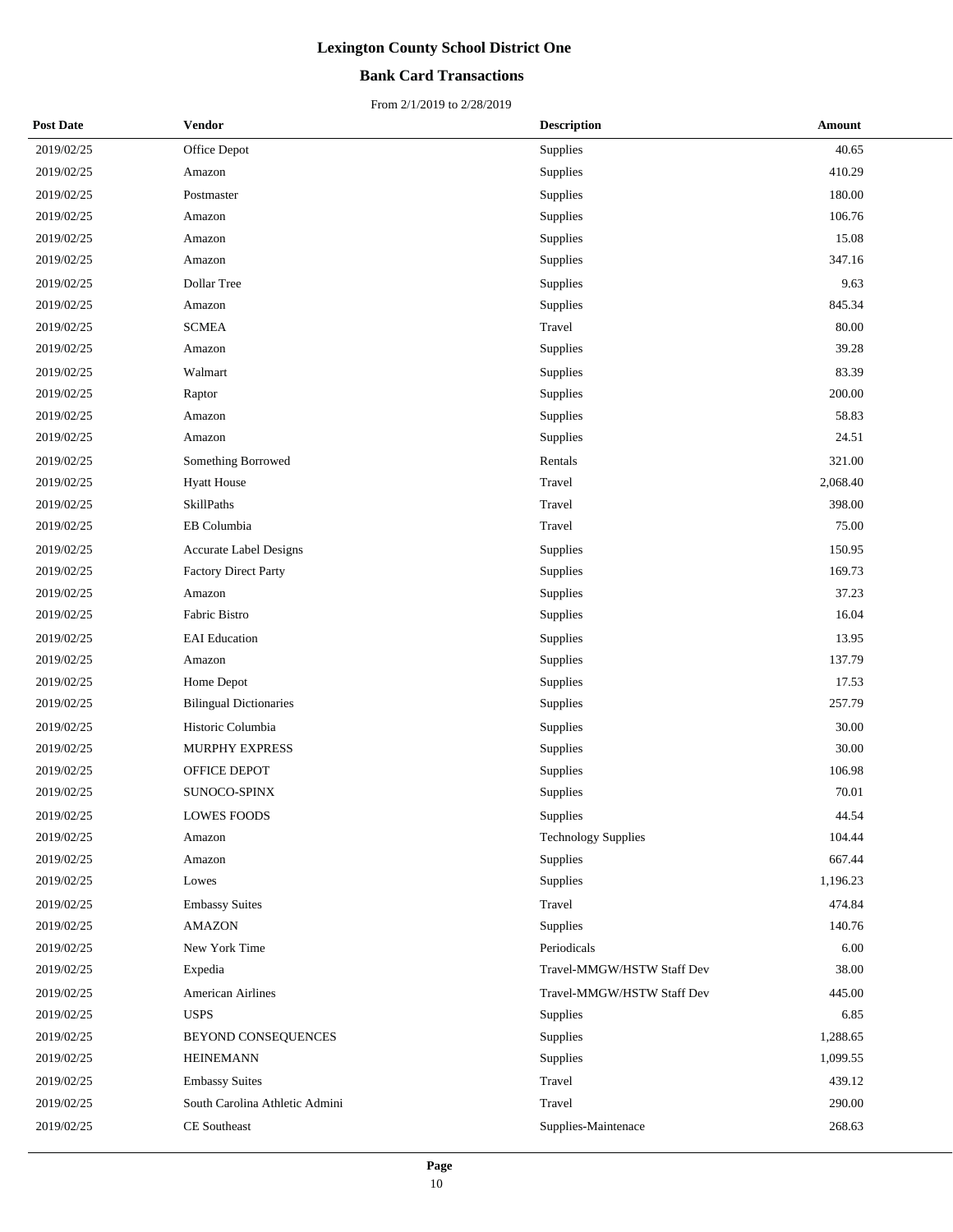## **Bank Card Transactions**

| <b>Post Date</b> | Vendor                             | <b>Description</b>      | Amount |
|------------------|------------------------------------|-------------------------|--------|
| 2019/02/25       | Lexington True Value               | Supplies-Maintenace     | 25.51  |
| 2019/02/25       | AutoZone                           | Supplies-Maintenace     | 131.46 |
| 2019/02/25       | Enlows                             | Supplies-Maintenace     | 67.22  |
| 2019/02/25       | Carolina Power Equipment           | Supplies-Maintenace     | 91.24  |
| 2019/02/25       | Enlows                             | Supplies-Maintenace     | 71.22  |
| 2019/02/25       | Lowe's                             | Supplies-Maintenace     | 79.57  |
| 2019/02/25       | Enlows                             | Supplies-Maintenace     | 137.23 |
| 2019/02/25       | Enlows                             | Supplies-Maintenace     | 33.79  |
| 2019/02/25       | Home Depot                         | Supplies-Maintenace     | 394.83 |
| 2019/02/25       | Cox Tire                           | Supplies-Maintenace     | 87.70  |
| 2019/02/25       | Enlows                             | Supplies-Maintenace     | 55.08  |
| 2019/02/25       | Advance Auto                       | Supplies-Maintenace     | 52.22  |
| 2019/02/25       | Enlows                             | Supplies-Maintenace     | 58.07  |
| 2019/02/25       | Enlows                             | Supplies-Maintenace     | 72.36  |
| 2019/02/25       | Lowe's                             | Supplies-Maintenace     | 29.82  |
| 2019/02/25       | Lowe's                             | Supplies-Maintenace     | 22.67  |
| 2019/02/25       | Enlows                             | Supplies-Maintenace     | 46.02  |
| 2019/02/25       | Carolina Power Equipment           | Supplies-Maintenace     | 75.86  |
| 2019/02/25       | Enlows                             | Supplies-Maintenace     | 112.54 |
| 2019/02/25       | <b>NAPA</b>                        | Supplies-Maintenace     | 42.79  |
| 2019/02/25       | AutoZone                           | Supplies-Maintenace     | 273.62 |
| 2019/02/25       | <b>Tractor Supply</b>              | Supplies-Maintenace     | 62.99  |
| 2019/02/25       | Mid State                          | Supplies-Maintenace     | 308.93 |
| 2019/02/25       | Home Depot                         | Supplies-Maintenace     | 212.93 |
| 2019/02/25       | Lexington True Value               | Supplies-Maintenace     | 32.39  |
| 2019/02/25       | <b>Charleston County Extension</b> | Dues and Fees           | 25.00  |
| 2019/02/25       | Carts Plus                         | Repairs and Maintenance | 185.94 |
| 2019/02/25       | Home Depot                         | Supplies-Maintenace     | 106.62 |
| 2019/02/25       | Ferguson                           | Supplies-Maintenace     | 42.06  |
| 2019/02/25       | CES                                | Supplies-Maintenace     | 54.37  |
| 2019/02/25       | Cable & Connections                | Supplies-Maintenace     | 41.70  |
| 2019/02/25       | Home Depot                         | Supplies-Maintenace     | 159.69 |
| 2019/02/25       | Sparrow & Kennedy                  | Supplies-Maintenace     | 107.51 |
| 2019/02/25       | Lowe's                             | Supplies-Maintenace     | 103.42 |
| 2019/02/25       | A-Z Lawnmower                      | Supplies-Maintenace     | 57.99  |
| 2019/02/25       | <b>CES</b>                         | Supplies-Maintenace     | 68.14  |
| 2019/02/25       | Lowe's                             | Supplies-Maintenace     | 48.96  |
| 2019/02/25       | CES                                | Supplies-Maintenace     | 349.09 |
| 2019/02/25       | Home Depot                         | Supplies-Maintenace     | 89.83  |
| 2019/02/25       | Carts Plus                         | Supplies-Maintenace     | 89.83  |
| 2019/02/25       | Ed Smith Lumber                    | Supplies-Maintenace     | 67.41  |
| 2019/02/25       | A-Z Lawnmower                      | Supplies-Maintenace     | 78.97  |
| 2019/02/25       | PAYPAL-EBAY                        | Supplies                | 40.99  |
| 2019/02/25       | LOWES                              | Supplies                | 107.55 |
| 2019/02/25       | ADVANCE AUTO                       | Supplies                | 25.67  |
|                  |                                    |                         |        |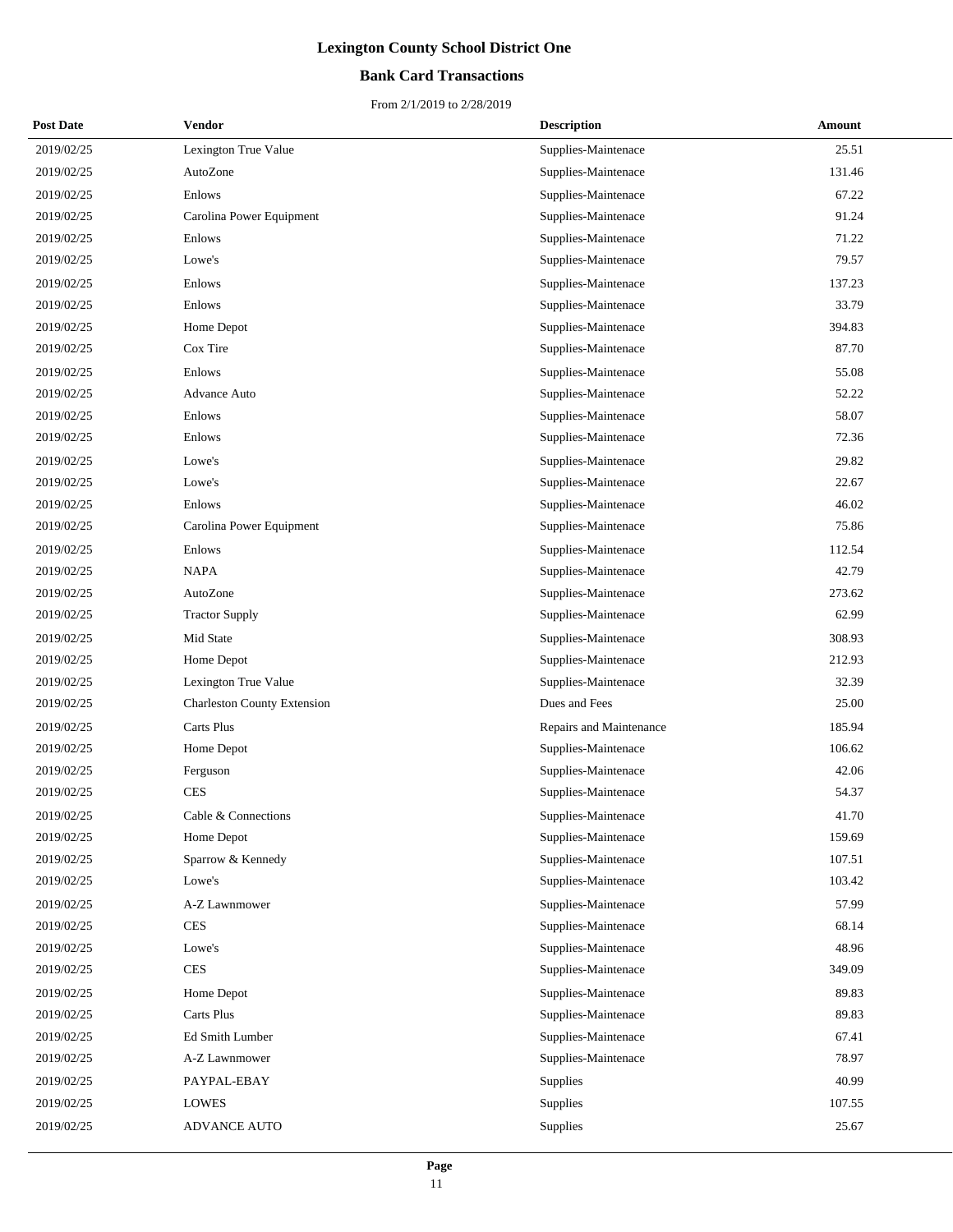## **Bank Card Transactions**

| <b>Post Date</b> | <b>Vendor</b>         | <b>Description</b>      | Amount   |
|------------------|-----------------------|-------------------------|----------|
| 2019/02/25       | Lowe's                | Supplies-Maintenace     | 39.53    |
| 2019/02/25       | Ferguson              | Supplies-Maintenace     | 54.80    |
| 2019/02/25       | Lowe's                | Supplies-Maintenace     | 146.13   |
| 2019/02/25       | City Electric Repair  | Supplies-Maintenace     | $-16.42$ |
| 2019/02/25       | LOWE'S                | Supplies                | 85.42    |
| 2019/02/25       | LOWE'S                | Supplies                | 15.88    |
| 2019/02/25       | <b>AMAZON</b>         | Supplies                | 38.99    |
| 2019/02/25       | <b>AMAZON</b>         | Supplies                | 4.48     |
| 2019/02/25       | <b>DOLLAR TREE</b>    | Supplies                | 6.42     |
| 2019/02/25       | Sherwin Williams      | Supplies-Maintenace     | 46.40    |
| 2019/02/25       | Sherwin Williams      | Supplies-Maintenace     | 70.34    |
| 2019/02/25       | <b>CES</b>            | Supplies-Maintenace     | 72.76    |
| 2019/02/25       | Cox Tire              | Repairs and Maintenance | 26.00    |
| 2019/02/25       | <b>Tractor Supply</b> | Supplies-Maintenace     | 42.78    |
| 2019/02/25       | <b>CES</b>            | Supplies-Maintenace     | 110.70   |
| 2019/02/25       | <b>CES</b>            | Supplies-Maintenace     | 153.12   |
| 2019/02/25       | <b>CES</b>            | Supplies-Maintenace     | 226.40   |
| 2019/02/25       | AutoZone              | Supplies-Maintenace     | 169.50   |
| 2019/02/25       | Sparrow & Kennedy     | Supplies-Maintenace     | 22.43    |
| 2019/02/25       | <b>CES</b>            | Supplies-Maintenace     | 27.14    |
| 2019/02/25       | Carts Plus            | Supplies-Maintenace     | 121.77   |
| 2019/02/25       | Ed Smith Lumber       | Supplies                | 37.45    |
| 2019/02/25       | Ed Smith Lumber       | Supplies                | 19.58    |
| 2019/02/25       | Ed Smith Lumber       | Supplies                | 53.44    |
| 2019/02/25       | Lowe's                | Supplies-Maintenace     | 104.49   |
| 2019/02/25       | Bearing Dist.         | Supplies-Maintenace     | 142.56   |
| 2019/02/25       | Home Depot            | Supplies-Maintenace     | 106.62   |
| 2019/02/25       | Smith & Jones         | Supplies-Maintenace     | 77.27    |
| 2019/02/25       | Lowe's                | Supplies-Maintenace     | 24.82    |
| 2019/02/25       | <b>CES</b>            | Supplies-Maintenace     | 81.96    |
| 2019/02/25       | Walmart               | Supplies                | 52.84    |
| 2019/02/25       | Walmart               | Supplies                | 17.08    |
| 2019/02/25       | Lowe's                | Supplies-Maintenace     | 59.64    |
| 2019/02/25       | Harbor Freight        | Supplies-Maintenace     | 28.66    |
| 2019/02/25       | Home Depot            | Supplies-Maintenace     | 28.75    |
| 2019/02/25       | Ferguson              | Supplies-Maintenace     | 70.37    |
| 2019/02/25       | Lowe's                | Supplies-Maintenace     | 16.35    |
| 2019/02/25       | Johnstone Supply      | Supplies-Maintenace     | 199.95   |
| 2019/02/25       | Lowes                 | Supplies                | 157.23   |
| 2019/02/25       | Lowes                 | Supplies                | 78.73    |
| 2019/02/25       | Murphy                | Supplies                | 122.70   |
| 2019/02/25       | Smith & Jones         | Supplies                | 58.20    |
| 2019/02/25       | Lowes                 | Supplies                | 92.28    |
| 2019/02/25       | Lowes                 | Supplies                | 48.15    |
| 2019/02/25       | Lowes                 | Supplies                | 5.17     |
|                  |                       |                         |          |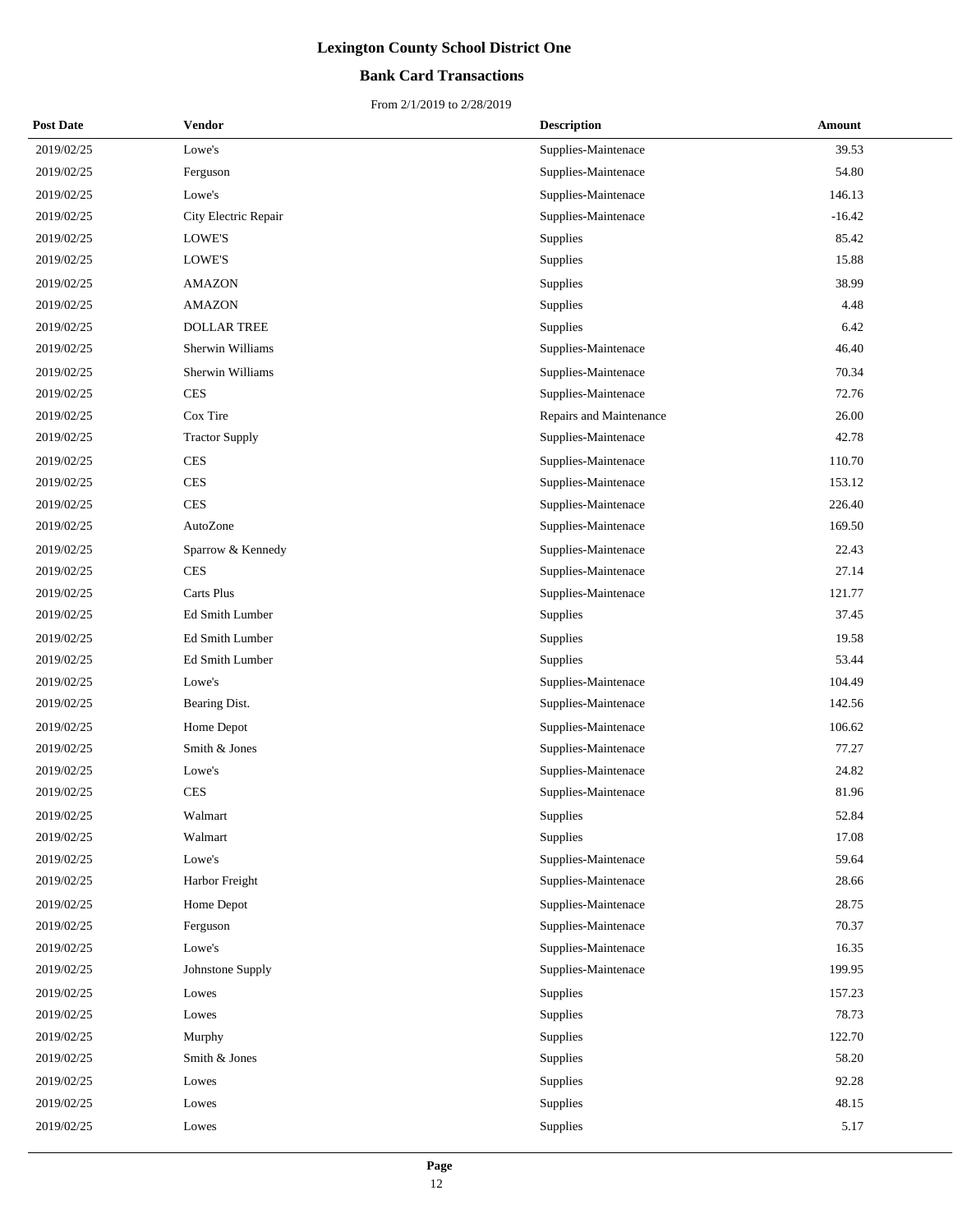## **Bank Card Transactions**

| <b>Post Date</b> | Vendor                       | <b>Description</b>  | <b>Amount</b> |
|------------------|------------------------------|---------------------|---------------|
| 2019/02/25       | Sparrow & Kennedy            | Supplies-Maintenace | 32.96         |
| 2019/02/25       | <b>CES</b>                   | Supplies-Maintenace | 81.19         |
| 2019/02/25       | AutoZone                     | Supplies-Maintenace | 128.96        |
| 2019/02/25       | <b>CES</b>                   | Supplies-Maintenace | 65.90         |
| 2019/02/25       | HosePower USA                | Supplies-Maintenace | 98.27         |
| 2019/02/25       | Carts Plus                   | Supplies-Maintenace | 95.22         |
| 2019/02/25       | Sparrow & Kennedy            | Supplies-Maintenace | 69.24         |
| 2019/02/25       | <b>Generator Services</b>    | Supplies-Maintenace | 77.50         |
| 2019/02/25       | <b>American Airlines</b>     | Travel              | 405.09        |
| 2019/02/25       | Allianz                      | Travel              | 26.33         |
| 2019/02/25       | <b>American Airlines</b>     | Travel              | 403.50        |
| 2019/02/25       | Best Buy                     | Supplies            | 42.78         |
| 2019/02/25       | <b>SC</b> Prima              | Dues and Fees       | 40.00         |
| 2019/02/25       | Walmart                      | Other Objects       | 39.47         |
| 2019/02/25       | <b>MICHAELS</b>              | Supplies            | 209.63        |
| 2019/02/25       | Paypal - Southern Conference | Travel              | 700.00        |
| 2019/02/25       | <b>AMAZON</b>                | Supplies            | 59.96         |
| 2019/02/25       | Amazon                       | Supplies            | 635.50        |
| 2019/02/25       | Microboards Technology       | Pupil Activity      | 350.45        |
| 2019/02/25       | <b>JW</b> Pepper             | Pupil Activity      | $-67.50$      |
| 2019/02/25       | Presentation Systems South   | Pupil Activity      | 233.21        |
| 2019/02/25       | Amazon                       | Pupil Activity      | 18.89         |
| 2019/02/25       | Amazon                       | Pupil Activity      | 76.93         |
| 2019/02/25       | The UPS Store                | Pupil Activity      | 142.64        |
| 2019/02/25       | SLED BACKGROUD               | Pupil Activity      | 624.00        |
| 2019/02/25       | <b>LOWES FOODS</b>           | Pupil Activity      | 12.75         |
| 2019/02/25       | <b>LOWES FOODS</b>           | Pupil Activity      | 20.73         |
| 2019/02/25       | <b>LOWES FOODS</b>           | Pupil Activity      | 12.36         |
| 2019/02/25       | Amazon                       | Pupil Activity      | 26.88         |
| 2019/02/25       | Amazon                       | Pupil Activity      | 374.35        |
| 2019/02/25       | Barnes & Noble               | Pupil Activity      | 192.39        |
| 2019/02/25       | Amazon                       | Pupil Activity      | 352.60        |
| 2019/02/25       | Amazon                       | Pupil Activity      | 121.66        |
| 2019/02/25       | Amazon                       | Pupil Activity      | 24.60         |
| 2019/02/25       | PDC CEE                      | Pupil Activity      | 552.82        |
| 2019/02/25       | Walmart                      | Pupil Activity      | 121.03        |
| 2019/02/25       | Walmart                      | Pupil Activity      | 170.38        |
| 2019/02/25       | Amazon                       | Pupil Activity      | 32.26         |
| 2019/02/25       | <b>ALA</b> Store             | Pupil Activity      | 33.30         |
| 2019/02/25       | Demco                        | Pupil Activity      | 87.07         |
| 2019/02/25       | Amazon                       | Pupil Activity      | 20.69         |
| 2019/02/25       | JW Pepper                    | Pupil Activity      | 50.00         |
| 2019/02/25       | <b>NAFME</b>                 | Pupil Activity      | 132.50        |
| 2019/02/25       | Amazon                       | Pupil Activity      | 177.16        |
| 2019/02/25       | Amazon                       | Pupil Activity      | 32.30         |
|                  |                              |                     |               |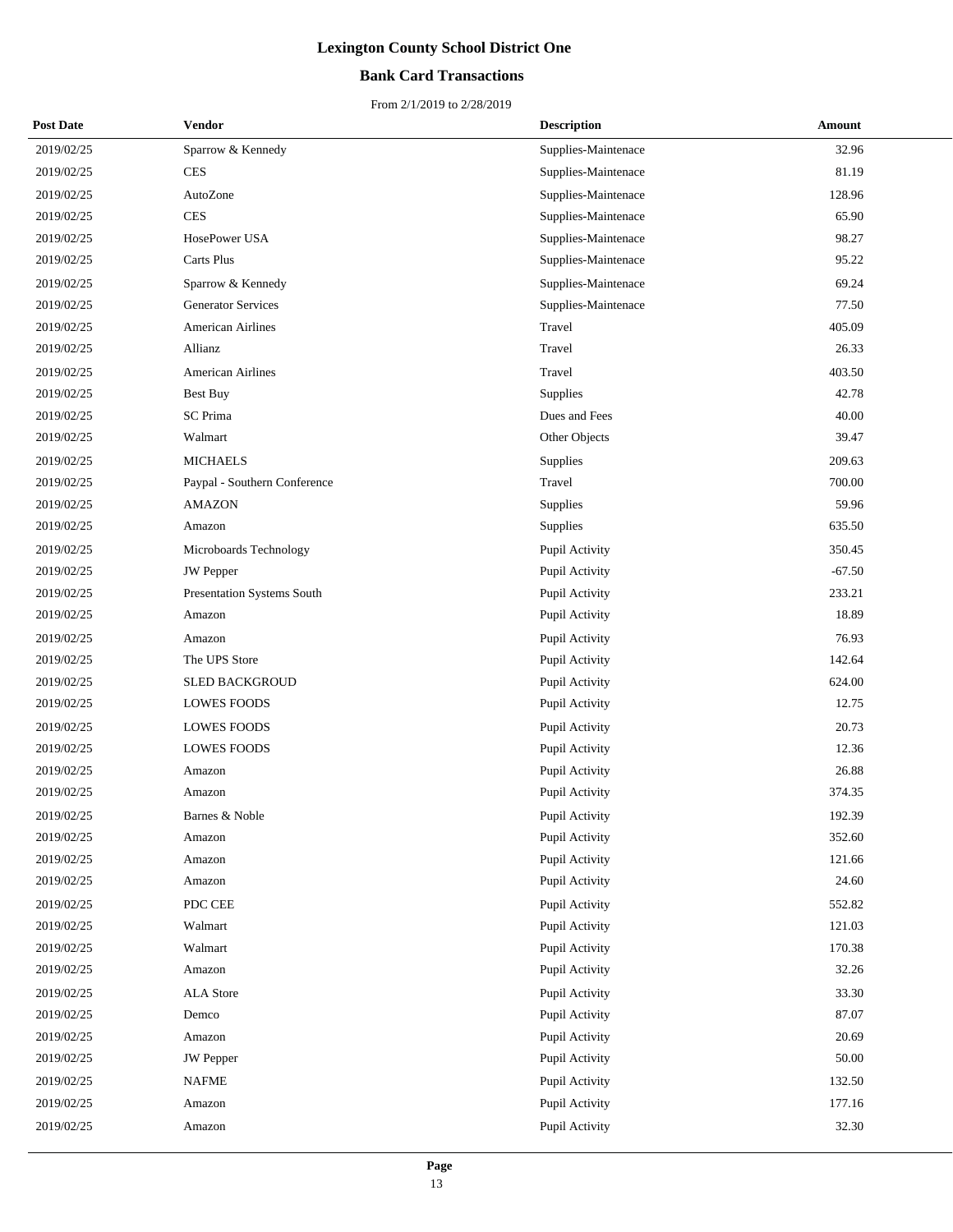## **Bank Card Transactions**

| <b>Post Date</b> | <b>Vendor</b>                      | <b>Description</b>         | Amount      |
|------------------|------------------------------------|----------------------------|-------------|
| 2019/02/25       | Amazon                             | Pupil Activity             | 48.13       |
| 2019/02/25       | Walmart                            | Pupil Activity             | 36.96       |
| 2019/02/25       | <b>CSV</b>                         | Pupil Activity             | 24.93       |
| 2019/02/25       | Amazon                             | Pupil Activity             | 24.16       |
| 2019/02/25       | Amazon                             | Pupil Activity             | 48.13       |
| 2019/02/25       | Walmart                            | Pupil Activity             | 48.24       |
| 2019/02/25       | <b>JEFFREYS</b>                    | <b>Supplies</b>            | 95.17       |
| 2019/02/25       | SP-Terracycle Zero                 | Supplies                   | 291.00      |
| 2019/02/26       | <b>USPS</b>                        | Supplies                   | 200.00      |
| 2019/02/26       | ***CREDIT***                       | Supplies                   | $-217.95$   |
| 2019/02/26       | Walamrt                            | Supplies                   | 180.97      |
| 2019/02/26       | <b>USPS</b>                        | Supplies                   | 275.00      |
| 2019/02/26       | <b>AMAZON</b>                      | <b>Technology Supplies</b> | 4.89        |
| 2019/02/26       | <b>AMAZON</b>                      | <b>Technology Supplies</b> | 8.49        |
| 2019/02/26       | <b>EMBASSY KINGSTON PLANTATION</b> | Travel                     | 237.42      |
| 2019/02/26       | <b>WALMART</b>                     | Supplies                   | 32.57       |
| 2019/02/26       | Hobby Lobby                        | Supplies                   | 34.06       |
| 2019/02/26       | Demco                              | Supplies                   | 71.99       |
| 2019/02/26       | <b>SCEPUR</b>                      | Travel                     | 279.00      |
| 2019/02/26       | <b>EDU Distance Ed</b>             | Travel                     | 449.00      |
| 2019/02/26       | The Westin Charlotte               | Travel                     | 466.62      |
| 2019/02/26       | Allianz Global                     | Travel                     | 58.00       |
| 2019/02/26       | Hotel Beacon                       | Travel                     | 775.92      |
| 2019/02/26       | American Airlines                  | Travel                     | 464.00      |
| 2019/02/26       | <b>American Airlines</b>           | Travel                     | 464.00      |
| 2019/02/26       | Credit from BB&T                   | Supplies                   | $-1,295.00$ |
| 2019/02/26       | Amazon Marketplace                 | Supplies                   | $-0.72$     |
| 2019/02/26       | Walmart                            | Supplies                   | 13.85       |
| 2019/02/26       | <b>Oriental Trading</b>            | Supplies                   | 32.09       |
| 2019/02/26       | Dollar Tree                        | Supplies                   | 25.68       |
| 2019/02/26       | <b>Brooks Harper Enterprises</b>   | Supplies                   | 17.99       |
| 2019/02/26       | Education                          | Supplies                   | 79.00       |
| 2019/02/26       | Amazon Marketplace                 | Supplies                   | $-152.99$   |
| 2019/02/26       | Walmart                            | Supplies                   | 75.03       |
| 2019/02/26       | <b>Brooks Harper Enterprises</b>   | Supplies                   | 17.99       |
| 2019/02/26       | KIAWAH ISLAND RESORT               | Travel-Teacher Staff Dev   | 137.49      |
| 2019/02/26       | Service Printing Co.               | Supplies                   | 308.67      |
| 2019/02/26       | <b>Hilton Hotels</b>               | Travel                     | 228.47      |
| 2019/02/26       | <b>SCASBO</b>                      | Travel                     | 230.00      |
| 2019/02/26       | BB&T                               | Supplies                   | 1.75        |
| 2019/02/26       | Source Technologies                | Supplies                   | 1,060.37    |
| 2019/02/26       | Postal Express                     | Supplies                   | 66.99       |
| 2019/02/26       | Office Depot                       | Supplies                   | 58.82       |
| 2019/02/26       | Dollar General                     | Supplies                   | 46.59       |
| 2019/02/26       | <b>SC Accountancy Board</b>        | Dues and Fees              | 80.00       |
|                  |                                    |                            |             |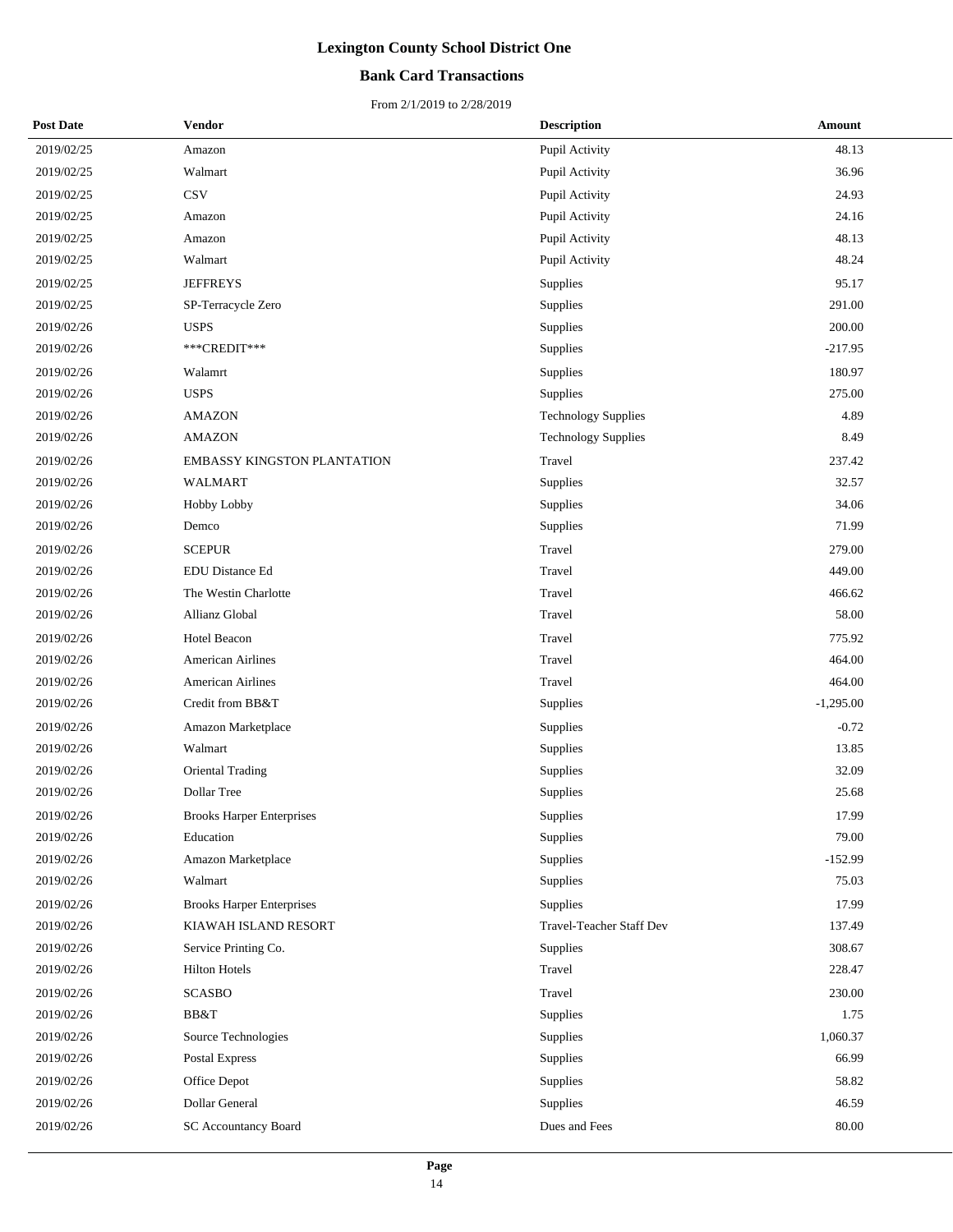## **Bank Card Transactions**

| <b>Post Date</b> | <b>Vendor</b>                | <b>Description</b> | Amount |
|------------------|------------------------------|--------------------|--------|
| 2019/02/26       | <b>SCASBO</b>                | Dues and Fees      | 50.00  |
| 2019/02/26       | <b>SC Accountancy Board</b>  | Dues and Fees      | 80.00  |
| 2019/02/26       | <b>SCASA</b>                 | Dues and Fees      | 175.50 |
| 2019/02/26       | $\mathop{\rm SNUG}\nolimits$ | Dues and Fees      | 200.00 |
| 2019/02/26       | <b>SCASBO</b>                | Dues and Fees      | 75.00  |
| 2019/02/26       | Kingsman                     | Other Objects      | 80.81  |
| 2019/02/26       | FATZ Caf??                   | Other Objects      | 13.06  |
| 2019/02/26       | Dollar General               | Supplies           | 70.30  |
| 2019/02/26       | Amazon                       | Supplies           | 51.10  |
| 2019/02/26       | <b>Advanced Auto Parts</b>   | Supplies           | 86.62  |
| 2019/02/26       | Pitts Stop                   | Supplies           | 27.13  |
| 2019/02/26       | Krispy Kreme                 | Supplies           | 49.00  |
| 2019/02/26       | Publix                       | Supplies           | 44.12  |
| 2019/02/26       | Bellacino's                  | Other Objects      | 218.97 |
| 2019/02/26       | Delta Air                    | Travel             | 604.00 |
| 2019/02/26       | Delta Air                    | Travel             | 604.00 |
| 2019/02/26       | Delta Air                    | Travel             | 604.00 |
| 2019/02/26       | Delta Air                    | Travel             | 604.00 |
| 2019/02/26       | Delta Air                    | Travel             | 604.00 |
| 2019/02/26       | Delta Air                    | Travel             | 604.00 |
| 2019/02/26       | Delta Air                    | Travel             | 604.00 |
| 2019/02/26       | <b>Embassy Suites</b>        | Travel             | 196.21 |
| 2019/02/26       | Delta Air                    | Travel             | 604.00 |
| 2019/02/26       | Amazon                       | Supplies           | 57.48  |
| 2019/02/26       | Amazon                       | Supplies           | 171.10 |
| 2019/02/26       | Domino's                     | Other Objects      | 277.26 |
| 2019/02/26       | PayPal Carolina TESOL        | Travel             | 210.00 |
| 2019/02/26       | Walmart                      | Supplies           | 10.15  |
| 2019/02/26       | Office Depot                 | Supplies           | 137.92 |
| 2019/02/26       | Dollar Tree                  | Supplies           | 25.68  |
| 2019/02/26       | Amazon                       | Supplies           | 49.95  |
| 2019/02/26       | Delta Airlines               | Travel             | 391.30 |
| 2019/02/26       | Travel Insurance             | Travel             | 50.86  |
| 2019/02/26       | Delta Airlines               | Travel             | 391.30 |
| 2019/02/26       | <b>NCDA</b>                  | Supplies           | 619.92 |
| 2019/02/26       | School Specialty             | Pupil Activity     | 161.54 |
| 2019/02/26       | <b>JW</b> Pepper             | Pupil Activity     | 34.99  |
| 2019/02/26       | Amazon                       | Pupil Activity     | 23.32  |
| 2019/02/26       | Amazon                       | Pupil Activity     | 19.25  |
| 2019/02/26       | Dollar General               | Pupil Activity     | 16.75  |
| 2019/02/26       | Amazon                       | Pupil Activity     | 46.26  |
| 2019/02/26       | Rainbow Resource Center      | Pupil Activity     | 245.00 |
| 2019/02/26       | Amazon                       | Pupil Activity     | 51.31  |
| 2019/02/26       | Amazon                       | Pupil Activity     | 46.65  |
| 2019/02/26       | Amazon                       | Pupil Activity     | 29.95  |
|                  |                              |                    |        |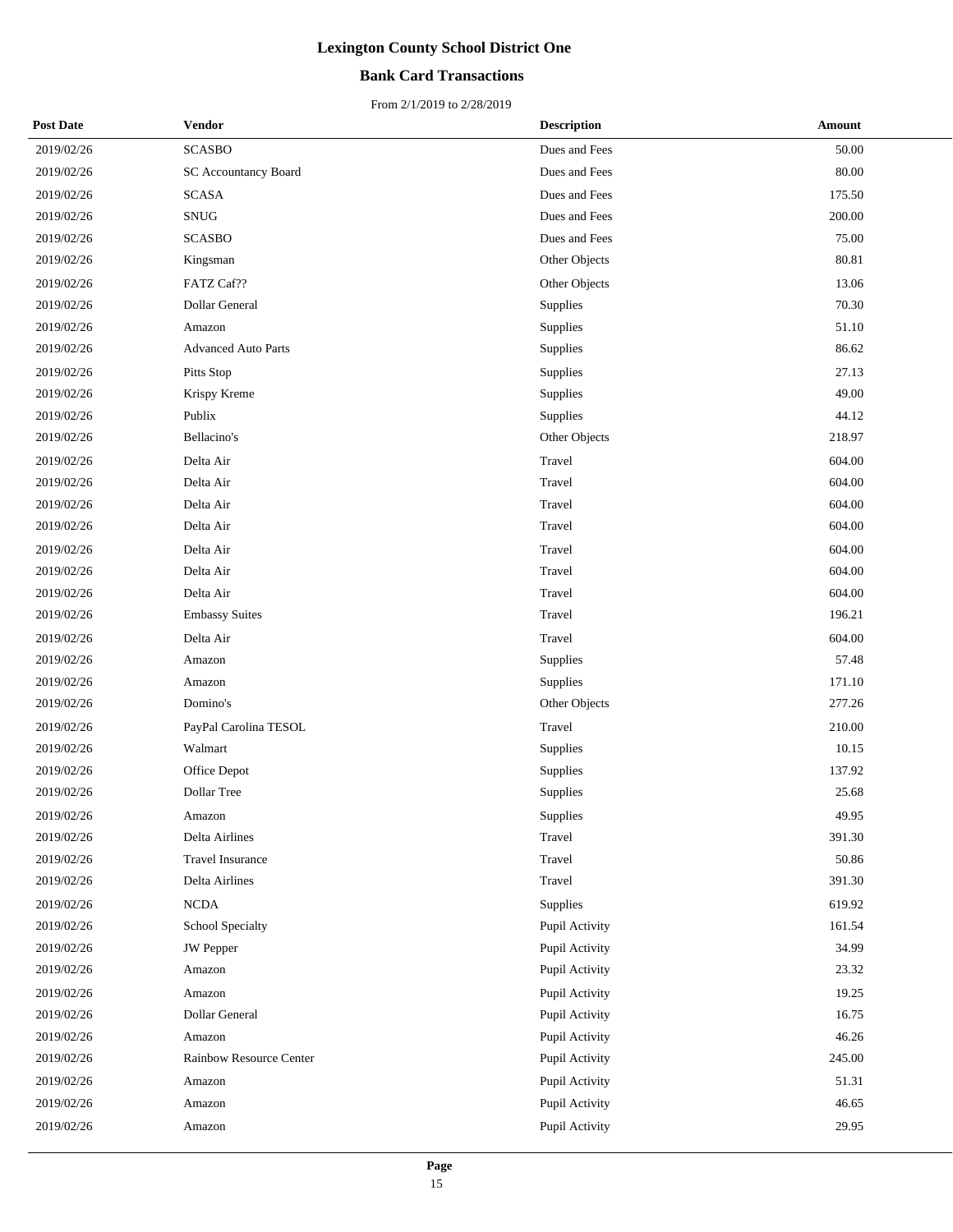## **Bank Card Transactions**

| <b>Post Date</b> | Vendor                               | <b>Description</b>              | <b>Amount</b> |
|------------------|--------------------------------------|---------------------------------|---------------|
| 2019/02/26       | Amazon                               | Pupil Activity                  | 119.90        |
| 2019/02/26       | Publix                               | Pupil Activity                  | 54.91         |
| 2019/02/26       | Hyatt Regency Columbus Ohio          | Travel                          | 758.04        |
| 2019/02/26       | Books by the Bushel                  | Supplies                        | 80.00         |
| 2019/02/26       | Walmart                              | Supplies                        | 60.25         |
| 2019/02/27       | Amazon                               | Supplies                        | $-1.22$       |
| 2019/02/27       | Vista Print                          | Supplies                        | 167.18        |
| 2019/02/27       | Pencils.com                          | Supplies                        | 330.48        |
| 2019/02/27       | Amazon.com                           | Supplies                        | 14.97         |
| 2019/02/27       | Lowes                                | Supplies                        | 219.22        |
| 2019/02/27       | <b>CPU Crossroads Center</b>         | Supplies                        | 250.00        |
| 2019/02/27       | Amazon.com                           | <b>Technology Supplies</b>      | 32.62         |
| 2019/02/27       | Office Depot                         | Supplies                        | 9.62          |
| 2019/02/27       | Ed Smith Lumber                      | Supplies                        | 98.92         |
| 2019/02/27       | Amazon                               | Supplies                        | 31.01         |
| 2019/02/27       | Amazon                               | Supplies                        | 426.99        |
| 2019/02/27       | Amazon                               | Supplies                        | 6.95          |
| 2019/02/27       | Office Depot                         | Supplies                        | 33.73         |
| 2019/02/27       | Amazon                               | Supplies                        | 27.48         |
| 2019/02/27       | Ed Smith                             | Supplies                        | 16.40         |
| 2019/02/27       | Amazon                               | Supplies                        | 21.39         |
| 2019/02/27       | Amazon                               | Supplies                        | 16.99         |
| 2019/02/27       | Amazon                               | Supplies                        | 115.55        |
| 2019/02/27       | Walmart                              | Supplies                        | 77.77         |
| 2019/02/27       | <b>AMAZON</b>                        | Supplies                        | 226.00        |
| 2019/02/27       | <b>AMAZON</b>                        | Supplies                        | 39.58         |
| 2019/02/27       | <b>AMAZON</b>                        | Supplies                        | $-13.90$      |
| 2019/02/27       | Amazon.com                           | Supplies                        | 51.22         |
| 2019/02/27       | Lowes                                | Other Objects                   | 9.98          |
| 2019/02/27       | Jersey Mike's Subs                   | Other Objects                   | 89.79         |
| 2019/02/27       | Fatz Caf??                           | Other Objects                   | 98.61         |
| 2019/02/27       | Hilton                               | Travel-MMGW/HSTW Staff Dev      | 228.80        |
| 2019/02/27       | <b>SCCEC Conference Registration</b> | Travel-MMGW/HSTW Staff Dev      | 221.52        |
| 2019/02/27       | Transform SC                         | Travel-Teacher Staff Dev        | 423.96        |
| 2019/02/27       | American Airline                     | <b>Travel-Teacher Staff Dev</b> | 414.99        |
| 2019/02/27       | Doubletree Hilton                    | Travel-Teacher Staff Dev        | 604.14        |
| 2019/02/27       | <b>American Airlines</b>             | Travel-Teacher Staff Dev        | 345.00        |
| 2019/02/27       | Fatz Caf??                           | Other Objects                   | 13.06         |
| 2019/02/27       | Delta Air                            | Travel                          | 806.00        |
| 2019/02/27       | EB League of Innovative School       | Travel                          | 683.91        |
| 2019/02/27       | Delta Air                            | Travel                          | 806.00        |
| 2019/02/27       | The State Newspaper                  | Supplies                        | 15.17         |
| 2019/02/27       | The State Newspaper                  | Supplies                        | 15.17         |
| 2019/02/27       | Walmart Supercenter                  | Supplies                        | 10.06         |
| 2019/02/27       | <b>Walmart Supercenter</b>           | Supplies                        | 118.35        |
|                  |                                      |                                 |               |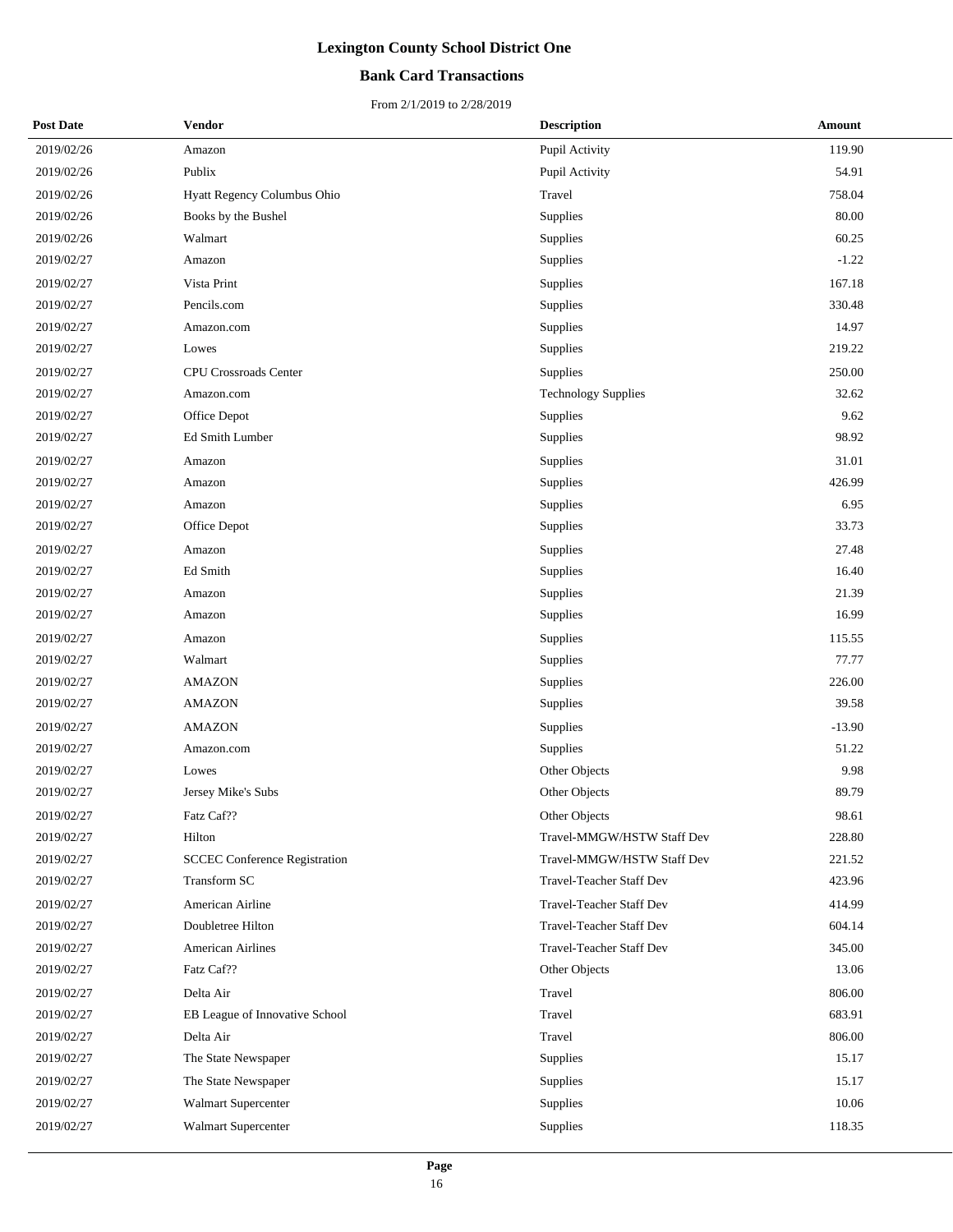## **Bank Card Transactions**

| <b>Post Date</b> | Vendor                         | <b>Description</b>        | <b>Amount</b> |
|------------------|--------------------------------|---------------------------|---------------|
| 2019/02/27       | Miyo's of Lexington            | Other Objects             | 39.02         |
| 2019/02/27       | Fatz Caf??                     | Other Objects             | 91.91         |
| 2019/02/27       | Publix                         | Other Objects             | 37.89         |
| 2019/02/27       | Publix                         | Other Objects             | 70.36         |
| 2019/02/27       | The Deli                       | Other Objects             | 87.64         |
| 2019/02/27       | McDonald's                     | Other Objects             | 89.74         |
| 2019/02/27       | Google                         | Dues and Fees             | 70.00         |
| 2019/02/27       | Office Depot                   | Supplies-Maintenace       | 37.44         |
| 2019/02/27       | Lowes                          | Supplies                  | 36.14         |
| 2019/02/27       | Home Depot                     | Supplies                  | 91.24         |
| 2019/02/27       | Speedway                       | Supplies                  | 32.67         |
| 2019/02/27       | Gardner Inc.                   | Supplies                  | 13.18         |
| 2019/02/27       | Ed Smith Lumber                | Supplies                  | 1.06          |
| 2019/02/27       | Cable and Connections          | Supplies-Maintenace       | 50.34         |
| 2019/02/27       | <b>Clemson University</b>      | Travel                    | 200.00        |
| 2019/02/27       | College of Charleston          | Travel                    | 195.00        |
| 2019/02/27       | Ohio State University          | Travel                    | 275.00        |
| 2019/02/27       | Embassy Suites Kingston Planta | Travel                    | 120.96        |
| 2019/02/27       | Linked In                      | Advertising               | 208.92        |
| 2019/02/27       | Pine Press Printing            | Printing and Binding      | 211.39        |
| 2019/02/27       | Trophy & Awards Center         | Printing and Binding      | 16.05         |
| 2019/02/27       | <b>SLED</b>                    | Other Prof & Tech Service | 754.00        |
| 2019/02/27       | SC Association of Middle Level | Other Prof & Tech Service | 275.00        |
| 2019/02/27       | SCE&G                          | Other Prof & Tech Service | 100.00        |
| 2019/02/27       | Azura                          | Other Prof & Tech Service | 279.25        |
| 2019/02/27       | Office Depot                   | Supplies                  | 32.17         |
| 2019/02/27       | Amazon                         | Supplies                  | 61.08         |
| 2019/02/27       | Amazon                         | Supplies                  | 56.73         |
| 2019/02/27       | Amazon                         | Supplies                  | 53.45         |
| 2019/02/27       | Amazon                         | Supplies                  | 18.99         |
| 2019/02/27       | Amazon                         | Supplies                  | 22.59         |
| 2019/02/27       | Amazon                         | Supplies                  | 64.72         |
| 2019/02/27       | Amazon                         | Supplies                  | 75.82         |
| 2019/02/27       | Amazon                         | Supplies                  | 4.16          |
| 2019/02/27       | Amazon                         | Supplies                  | 14.97         |
| 2019/02/27       | Amazon                         | Supplies                  | 11.20         |
| 2019/02/27       | AASPA                          | Dues and Fees             | 575.00        |
| 2019/02/27       | <b>SHRM</b> Columbia           | Dues and Fees             | 125.00        |
| 2019/02/27       | Sam's Club                     | Dues and Fees             | 45.00         |
| 2019/02/27       | Dollar Store                   | Other Objects             | 5.10          |
| 2019/02/27       | Sam's Club                     | Other Objects             | 75.97         |
| 2019/02/27       | Sam's                          | Other Objects             | 169.74        |
| 2019/02/27       | Publix                         | Other Objects             | 15.74         |
| 2019/02/27       | Firehouse Subs                 | Other Objects             | 119.74        |
| 2019/02/27       | Alodia's                       | Other Objects             | 55.51         |
|                  |                                |                           |               |